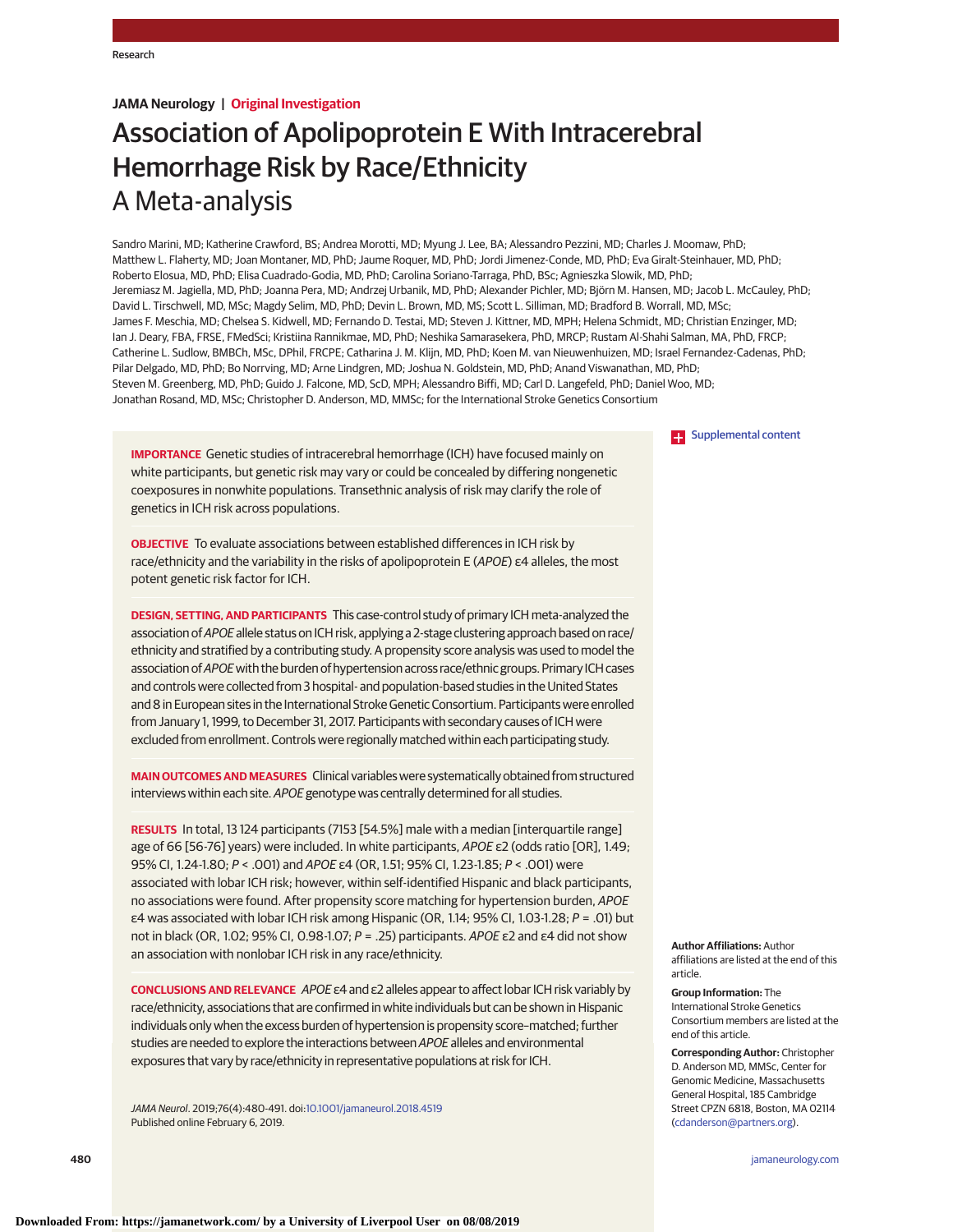pontaneous intracerebral hemorrhage (ICH) is the most severe form of stroke. In the United States, 160 000 people experience an ICH each year with a case fatality rate of 54% at 1 year.<sup>1</sup> The prevalence of ICH has increased 47% between 1990 and 2010, $^2$  and ICH risk appears to vary among white, black and Hispanic populations.<sup>3-6</sup> Compared with white individuals, young and middle-aged black individuals have an almost 2-fold increased risk for ICH.<sup>3,4</sup> Similarly, Hispanic individuals have a relative risk increase that ranges from 1.4 for lobar ICH to 3.7 for nonlobar ICH.<sup>5</sup> Moreover, not only is hypertension prevalence among older adults lower among non-Hispanic white groups (76.3%) than among non-Hispanic black (82.5%) and Hispanic (79.2%) groups, but the risk of ICH in the presence of hypertension increases more than 50% from white to Hispanic groups.<sup>7-9</sup> The associations of genetic and acquired ICH risk factors with these observed risk differences are poorly understood.

Previous studies conducted in predominantly Europeanancestry populations have demonstrated that apolipoprotein E (*APOE* [OMIM 107741]) ε2 and ε4 alleles potently increase risk of lobar ICH.<sup>10</sup> In Alzheimer disease, another disorder associated with *APOE* ε allele status, the degree of risk contributed by *APOE* genotype varies substantially by the ancestry of the population studied. Among non-Hispanic white people, homozygous carriers of *APOE* ε4 exhibit up to a 12-fold higher risk of Alzheimer disease, but this same haplotype exerts little or no risk for black or Hispanic people.11-13

Understanding how genetic risk factors vary across race/ ethnicity may highlight novel underlying disease mechanisms and identify populations who may be particularly responsive to specific prevention strategies, as has previously been shown in treatment response for heart failure by race/ethnicity.<sup>14</sup> Unfortunately, with individuals of African American and Hispanic ancestry representing less than 4% of all samples in genome-wide association studies, only recently has it become possible to study genetic risk of common disease across representative US populations.<sup>15</sup>

We tested the associations of *APOE* ε alleles with risk of lobar and nonlobar ICH among white, black, and Hispanic individuals, using direct genotyping data supplemented by genome-wide genotyping as available in cases and controls from the International Stroke Genetics Consortium. Because these analyses revealed substantial heterogeneity by race/ethnicity, we further explored the degree to which the differential burden of hypertension across populations is associated with the variability in observed *APOE* risks.

# **Methods**

#### Participating Studies and Data Collection

Case and control participants included in the study were gathered from 3 multicenter studies in the United States and from 8 European sites participating in the International Stroke Genetics Consortium, according to availability of directly ascertained *APOE* ε genotypes and a harmonized local acute case recruitment scheme. These participants were enrolled in the aforementioned studies from January 1,

#### **Key Points**

**Question** Is history of hypertension and apolipoprotein E (APOE) associated with intracerebral hemorrhage risk in participants stratified by self-reported race/ethnicity?

**Findings** In this case-control study of 13 124 adults, having a copy of APOE ε4 alleles increased the risk for lobar intracerebral hemorrhage only in white individuals, but after propensity score matching for hypertension burden, Hispanic individuals showed the same risk of APOE ε4.

**Meaning** APOE ε4 appears to be confirmed as a risk factor for lobar intracerebral hemorrhage in nonwhite populations but is masked by differential hypertension burden in Hispanic individuals; further studies are needed to explore the interactions between APOE alleles and environmental exposures.

1999, to December 31, 2017. Institutional review board approval was obtained from all participating centers, and informed consent was obtained from all participants or their legally authorized representative.

The ICH cases from population-based cohorts were not included because of potential imbalances in lethal case recruitment between the 2 sampling approaches.<sup>16</sup> Studies included the Genetics of Cerebral Hemorrhage with Anticoagulation (GOCHA) study,17 the Genetic and Environmental Risk Factors for Hemorrhagic Stroke (GERFHS) study,<sup>18</sup> the Ethnic/Racial Variations of Intracerebral Hemorrhage (ERICH) study,<sup>19</sup> the Hospital del Mar and Vall d'Hebron Hospital ICH studies, <sup>20,21</sup> the Jagiellonian University Hemorrhagic Stroke Study,<sup>22</sup> the Lund Stroke Register study,  $23$  the Edinburgh Stroke Study and LINCHPIN,<sup>24</sup> the UMC Utrecht ICH study, and the Brescia Stroke Registry.25 Because of variable sample sizes from contributing centers, data from European studies were analyzed together for association testing in a meta-analysis (International Stroke Genetics Consortium Europe), as done previously.<sup>26,27</sup>

Participants with secondary causes of ICH were excluded from enrollment. More specific inclusion and exclusion criteria for each of the included studies are reported in eTable 1 in the [Supplement.](https://jama.jamanetwork.com/article.aspx?doi=10.1001/jamaneurol.2018.4519&utm_campaign=articlePDF%26utm_medium=articlePDFlink%26utm_source=articlePDF%26utm_content=jamaneurol.2018.4519) Demographic variables, including selfidentified race/ethnicity,<sup>8</sup> were systematically obtained from structured patient and family member interviews within each site,<sup>19,28</sup> along with additional covariates.<sup>29</sup> Computed tomographic images on admission were analyzed at each participating site for classification as lobar (involving predominantly the cortex and underlying white matter) and nonlobar (involving predominately the basal ganglia, periventricular white matter, or internal capsule) according to prespecified criteria.26,27 The *APOE* genotype was centrally determined according to standard procedures.<sup>30</sup> Genomewide data were available for a subgroup of participants. Genetic and bioinformatic analysis followed standardized prespecified quality-control procedures<sup>31</sup> (eMethods in the [Supplement\)](https://jama.jamanetwork.com/article.aspx?doi=10.1001/jamaneurol.2018.4519&utm_campaign=articlePDF%26utm_medium=articlePDFlink%26utm_source=articlePDF%26utm_content=jamaneurol.2018.4519).

### Population Stratification

Fifteen ancestry informative markers were selected from participants with direct or genomewide genotyping and subjected to principal component (PC) analysis in accordance with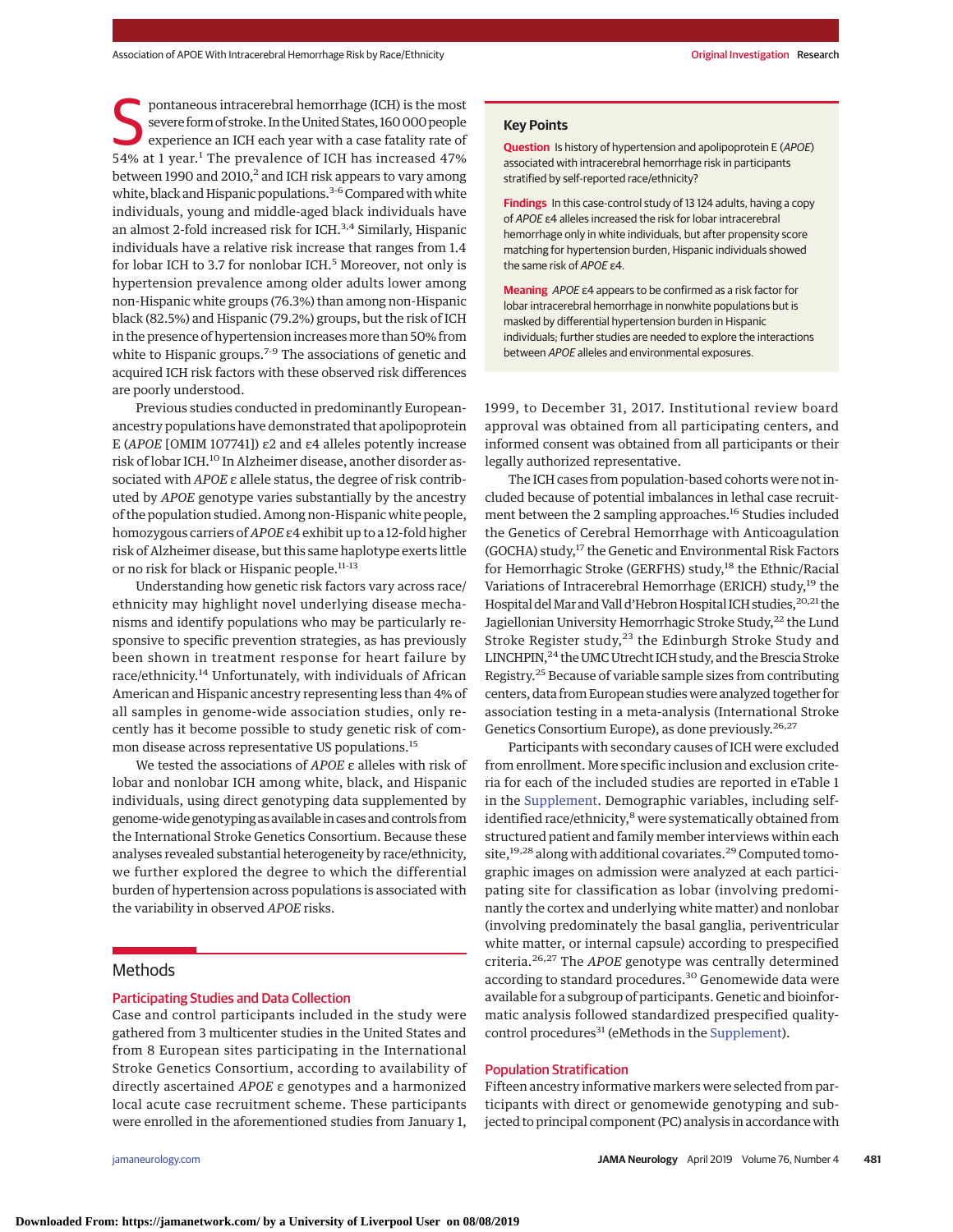previously published methods.<sup>32-35</sup> The first 4 PCs were included in regression models to adjust for population stratification in this subgroup. This PC analysis was not used to reclassify participants, as self-identified race/ethnicity may capture exposures that transcend genetic ancestry and could help explain the stratification among different populations. A complete description of the genetic analysis, the participants genotyped, and the markers selected is available in eTable 2 in the [Supplement.](https://jama.jamanetwork.com/article.aspx?doi=10.1001/jamaneurol.2018.4519&utm_campaign=articlePDF%26utm_medium=articlePDFlink%26utm_source=articlePDF%26utm_content=jamaneurol.2018.4519)

#### Statistical Analysis

Categorical variables were expressed as count (%), and continuous variables were expressed as median (interquartile range [IQR]) or mean (SD), as appropriate. Categorical variables were compared using the 2-tailed  $\chi^2$  test, whereas continuous variables were compared with unpaired Mann-Whitney tests. The threshold for statistical significance was set at *P* = .05.

We tested *APOE* allele association with ICH risk using 3 logistic regression models. Model 1 was adjusted for age, sex, and history of hypertension. Model 2 included variables from model 1 in addition to history of hypercholesterolemia; history of ischemic stroke; warfarin, statin and antiplatelet use; smoking; and alcohol use. Model 3 also included variables from model 1 with the addition of the first 4 principal components derived from ancestry-informative genotypes. *APOE* risk allele status was modeled as 2 variables, ε2 and ε4, coded for allele counts (0, 1, or 2 for each) in an additive model referent to the wildtype ε3 allele.<sup>17</sup> Analyses were performed in lobar and nonlobar ICH, given the known differences in underlying biology between the 2 ICH locations.<sup>36</sup> All statistical analyses were performed using Stata, version 13.0 (Stata Corp LLC), and R statistical software (R Foundation for Statistical Computing).

#### Transethnic Meta-analysis

We applied a 2-stage clustering approach for meta-analysis, based on race/ethnicity and stratified by study.<sup>37</sup> Cases and controls in each study were divided into black, white, and Hispanic groups, based on self-identified race/ethnicity. Each race/ethnicity group within each study was allocated to the same cluster and tested using the regression models described above. Individual cluster results were presented graphically by plotting OR estimates on a forest plot to visually assess heterogeneity. The effect sizes obtained were then used for a DerSimonian-Laird random-effects, inverseweighted nonparametric meta-analysis.<sup>38</sup> Cochran Q and  $I^2$ tests were used to quantify heterogeneity.

# Propensity Score Modeling of APOE and Hypertension

To address imbalances in the burden of hypertension across ICH populations, and associated imbalances of baseline characteristics among participants with and without hypertension, 2 propensity score (PS) analyses were performed using the nearest neighbor matching method to compare participants of similar underlying hypertensive pathophysiologic burden.39,40 The first PS analysis was constructed using history of hypertension and included variables of age,

**482 JAMA Neurology** April 2019 Volume 76, Number 4 **(Reprinted)** [jamaneurology.com](http://www.jamaneurology.com/?utm_campaign=articlePDF%26utm_medium=articlePDFlink%26utm_source=articlePDF%26utm_content=jamaneurol.2018.4519)

sex, and self-identified race/ethnicity. The second PS analysis, leveraging data only available in the ERICH study, contained the same variables as the first PS analysis, in addition to the number of medications prescribed to treat hypertension as well as systolic and diastolic blood pressure readings at ICH presentation. Propensity score results were used in a logistic regression model for ICH risk identical to model 1, as described. In a sensitivity analysis, the same PS procedure was tested against age (older or younger than 65 years), sex, and hypercholesterolemia to increase the confidence that the PS findings were specific for hypertension.

#### Power Calculation

Using empirical data from our analyses, we performed a post hoc calculation of the statistical power to detect an association of *APOE* ε alleles with lobar ICH risk in black and Hispanic participants, commensurate with the effect size detected in white participants. Type I error rate of 0.05, log additive inheritance mode, and 0.01 of population risk were assumed, with analyses performed using Quanto software, version 1.2.4 (University of Southern California).<sup>41</sup>

#### Results

In total, 13 124 individuals (47.2% cases) were included from the participating studies. Among this sample, 7153 (54.5%) were male, with a median (IQR) age of 66 (56-76) years and with 8334 white (63.5%), 2272 black (17.3%), 1781 Hispanic (13.6%), and 736 other (5.6%) race/ethnicity (Table). The latter group was excluded from the primary analyses given its low statistical power. Rates of *APOE* ε4 homozygosity in cases were 128 (3.6%) in white, 62 (5.3%) in black, and 22 (1.8%) in Hispanic participants, and the rates of *APOE* ε2 homozygosity in cases were 36 (1.0%) in white, 14 (1.2%) in black, and 5 (0.4%) in Hispanic participants. Among participants, 56.8% (4069 cases and 3379 controls of 13 124 participants) had genomewide or direct genotyping data on ancestry informative markers for PC analysis (eTable 3 in the [Supplement\)](https://jama.jamanetwork.com/article.aspx?doi=10.1001/jamaneurol.2018.4519&utm_campaign=articlePDF%26utm_medium=articlePDFlink%26utm_source=articlePDF%26utm_content=jamaneurol.2018.4519). Self-identified race/ethnicity showed overall strong concordance with PC-based ancestry (eFigure in the [Supplement\)](https://jama.jamanetwork.com/article.aspx?doi=10.1001/jamaneurol.2018.4519&utm_campaign=articlePDF%26utm_medium=articlePDFlink%26utm_source=articlePDF%26utm_content=jamaneurol.2018.4519). Additional clinical covariates were available for a subset of participants (eTable 4 in the [Supplement\)](https://jama.jamanetwork.com/article.aspx?doi=10.1001/jamaneurol.2018.4519&utm_campaign=articlePDF%26utm_medium=articlePDFlink%26utm_source=articlePDF%26utm_content=jamaneurol.2018.4519).

#### Lobar ICH

We analyzed 2305 lobar ICH cases from all studies. Model 1 confirmed the previously reported association of *APOE*ε2 (pooled OR, 1.49; 95% CI, 1.24-1.80; *P* < .001) and *APOE* ε4 (pooled OR, 1.51; 95% CI, 1.23-1.85; *P* < .001) with ICH risk; however, within self-identified Hispanic and black groups, no associations were found (Figure 1). Model 2 was used to interrogate the independent association of *APOE* alleles with ICH, controlled for established ICH factors (Figure 2). Here, *APOE* ε2 and ε4 alleles retained an association with lobar ICH. As with model 1, this association was observed in the white group, but not in black or Hispanic groups (for *APOE* ε2 OR, 1.45 [95% CI, 1.04-2.03; *P* = .03]; for *APOE* ε4 OR, 1.51 [95% CI, 1.14- 1.99; *P* = .004]). Model 3 considered population stratification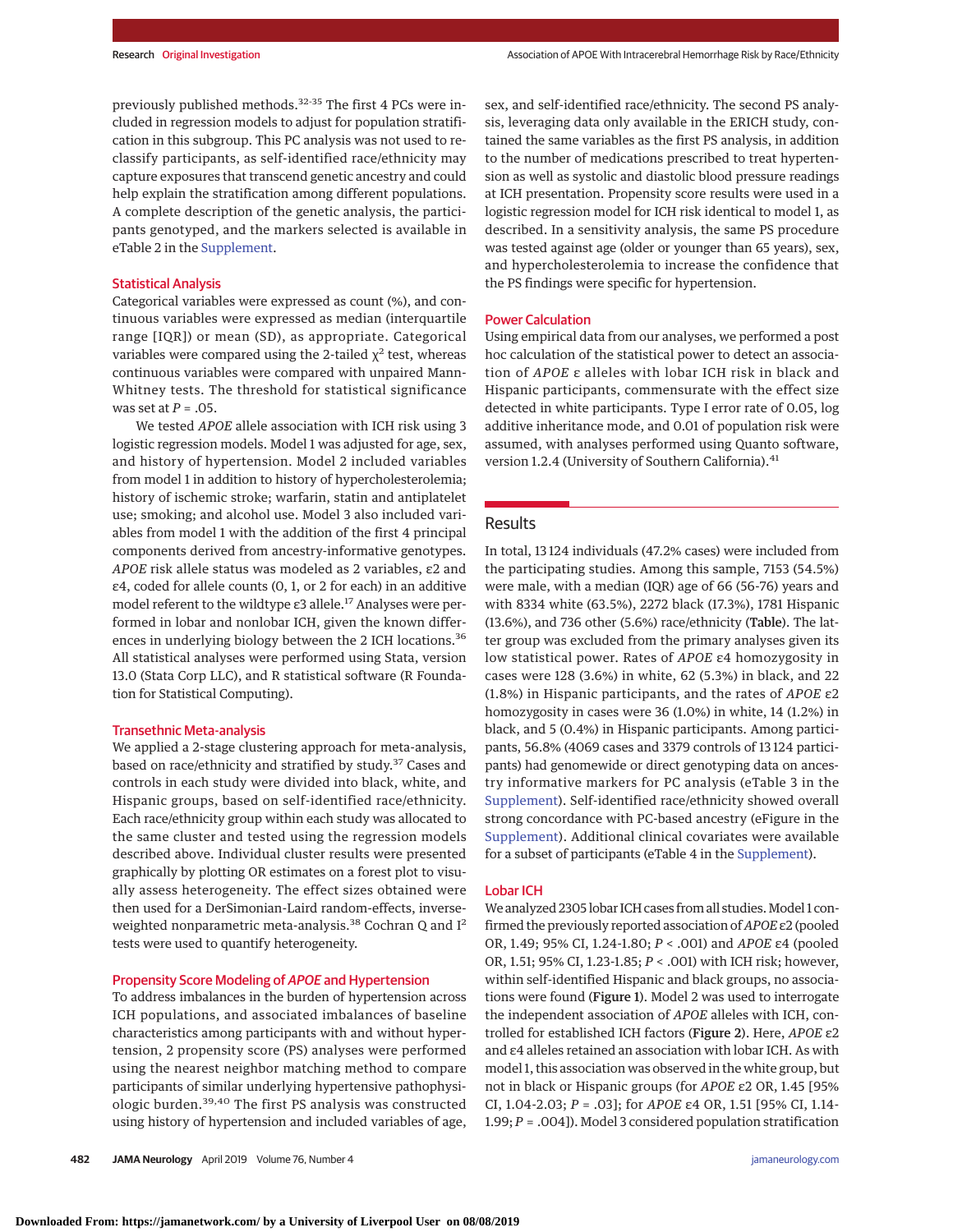|                              | No. (%)                      |                              |                                    |                               |
|------------------------------|------------------------------|------------------------------|------------------------------------|-------------------------------|
| Source                       | <b>ERICH</b><br>$(n = 5017)$ | <b>GOCHA</b><br>$(n = 2297)$ | <b>ISGC Europe</b><br>$(n = 3471)$ | <b>GERFHS</b><br>$(n = 2339)$ |
| Male sex                     | 2866 (57.1)                  | 1266(55.1)                   | 1891 (54.6)                        | 1130 (48.3)                   |
| Age, median (IQR)            | $61(52-72)$                  | 73 (65-80)                   | 70 (61-77)                         | $65(51-75)$                   |
| Cases                        | 2880 (57.4)                  | 1322 (57.6)                  | 1281 (36.9)                        | 811 (34.7)                    |
| Lobar ICH                    | 882 (30.6)                   | 613 (47.8)                   | 493 (40.2)                         | 316 (39.0)                    |
| Nonlobar ICH                 | 1998 (69.4)                  | 670 (52.2)                   | 734 (59.8)                         | 495 (61.0)                    |
| Hypertension                 | 3364/4976 (67.6)             | 1667/2275 (73.3)             | 1673/2893 (57.8)                   | 1264/2337 (54.1)              |
| Self-reported race/ethnicity |                              |                              |                                    |                               |
| White                        | 1739 (34.7)                  | 2024 (88.1)                  | 2622 (75.5)                        | 1949 (83.3)                   |
| <b>Black</b>                 | 1751 (34.9)                  | 131(5.7)                     | <b>NA</b>                          | 390 (16.7)                    |
| Hispanic                     | 1527 (30.4)                  | 60(2.6)                      | 194(5.6)                           | <b>NA</b>                     |
| Other/missing                | <b>NA</b>                    | 82(3.6)                      | 654 (18.8)                         | <b>NA</b>                     |
| APOE ε4 allele count         |                              |                              |                                    |                               |
| $\overline{0}$               | 3553 (70.8)                  | 1664 (71.8)                  | 2789 (80.4)                        | 1664(71.1)                    |
| $\mathbf{1}$                 | 1298 (25.9)                  | 570 (24.8)                   | 637 (18.4)                         | 601(25.7)                     |
| $\overline{2}$               | 166(3.3)                     | 77(3.4)                      | 45(1.3)                            | 74 (3.2)                      |
| $APOE$ ε2 allele count       |                              |                              |                                    |                               |
| $\overline{0}$               | 4262 (85.0)                  | 1916 (83.4)                  | 3034 (87.4)                        | 1881 (80.4)                   |
| $\mathbf{1}$                 | 710 (14.2)                   | 363 (15.8)                   | 413 (11.9)                         | 431(18.4)                     |
| $\overline{2}$               | 45(0.9)                      | 18(0.8)                      | 24(0.7)                            | 27(1.2)                       |

Table. Demographic Characteristics and Clinical and APOE Allele Frequencies Across Participating Studies

Abbreviations: APOE, apolipoprotein E; ERICH, Ethnic/Racial Variations of Intracerebral Hemorrhage; GERFHS, Genetic and Environmental Risk Factors for Hemorrhagic Stroke; GOCHA, Genetics of Cerebral Hemorrhage with Anticoagulation; ICH, intracerebral hemorrhage; IOR, interquartile range: ISGC, International Stroke Genetics Consortium; NA, not applicable.

(Figure 3). In the white group, both *APOE* ε2 (OR, 1.81; 95% CI, 1.33-2.45; *P* < .001) and *APOE* ε4 (OR, 1.80; 95% CI, 1.33- 2.44; *P* < .001) conferred higher risk for lobar ICH. For *APOE* ε4 alone, we found a similar association in the Hispanic group, suggesting that population stratification may have played some role in the lack of ε4 association found in models 1 and 2, particularly for the large and ethnically diverse Hispanic population recruited through the ERICH study. In contrast, for the black population, neither *APOE* ε2 nor *APOE* ε4 conferred a statistically significant risk for lobar ICH after controlling for population structure.

#### Nonlobar ICH

We analyzed 3897 nonlobar ICH cases (Figure 1). In model 1, *APOE*ε2 and ε4 did not show an association with nonlobar ICH risk, across any of the self-identified race/ethnicity groups. When comparing nonlobar ICH cases with controls, we found that the *APOE* ε4 *P* values were all *P* > .10. For model 2 and model 3 in nonlobar ICH, again neither *APOE* ε2 nor *APOE* ε4 showed an association with disease risk across all the studies and racial/ethnic groups (Figure 2 and Figure 3).

#### Power Calculation (Lobar ICH)

Given the differences in sample sizes between white, black, and Hispanic groups, we performed post hoc power calculations to determine whether the study was powered to detect a comparable *APOE* association in the smaller populations of blacks and Hispanics. Given the frequency of *APOE* ε4 in black participants (ε4 frequency 37.7%), the sample size (assuming an unmatched case-control ratio of 1:1) would provide 99% power to detect an ε4 association similar to the lower bound of the 95% CI seen in white participants

(OR, 1.43). Our analyses of *APOE* ε4 association in Hispanic participants were similarly powered at 90%. Furthermore, the *APOE* ε2 frequency in black participants (19.9%) at the reported sample sizes would provide 93.8% power to detect the lower bound of the association seen in white participants (OR, 1.38). For Hispanic participants, given the lower *APOE* ε2 frequency (0.8%), 80% power would be achieved at a slightly higher effect size (OR, 1.60) but still would be below that found in white participants.

#### Propensity Score Modeling for Hypertension

We used a PS analysis to attempt to isolate the association of *APOE* against the imbalanced burden of hypertension across race/ethnicity. In the first PS, we selected case and control participants with a balanced hypertension burden to form a group comprising individuals of white, black, or Hispanic ancestry. In this matched and homogeneous group, we were able to detect an association of *APOE* ε4 with lobar ICH risk among Hispanic participants (OR, 1.14; 95% CI, 1.03-1.28; *P* = .01) but not in black participants (OR, 1.02; 95% CI, 0.98- 1.07; *P* = .25). Results were confirmed in the second PS analysis performed only in the ERICH data set, which included hypertension diagnosis as well as additional hypertension severity variables, including number of medications used to treat hypertension and systolic and diastolic blood pressure readings (Figure 4).

# **Discussion**

Although *APOE* associations with ICH risk have been characterized in multiple previous studies and meta-analyses for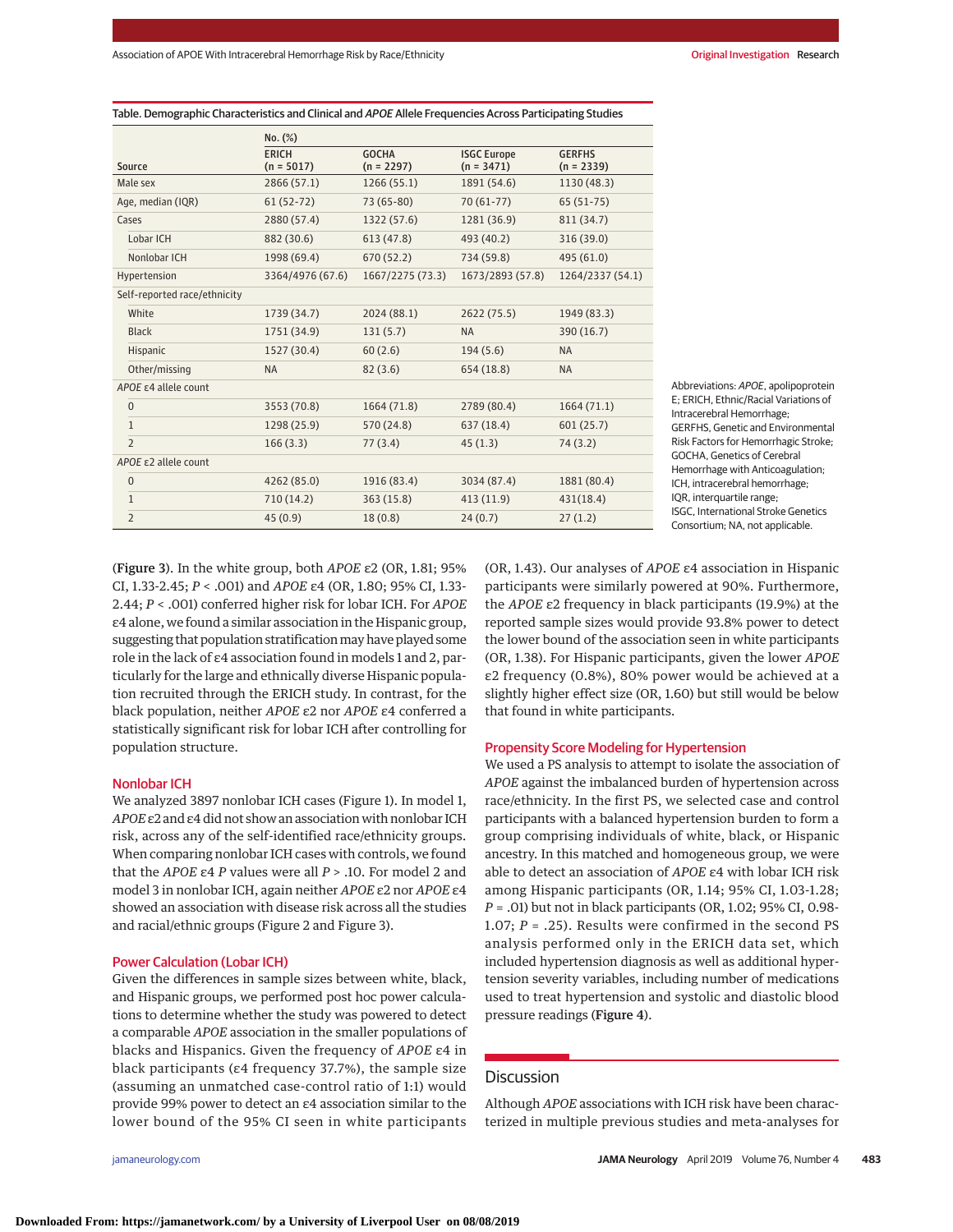Figure 1. Forest Plots of Meta-analysis of Apolipoprotein E (APOE) in Lobar and Nonlobar Intracerebral Hemorrhage Cases and Controls in Model 1, Stratified Across Participating Studies and Race/Ethnicity

| A                                     | Lobar, APOE ε4             |                     |                         |                  |              |
|---------------------------------------|----------------------------|---------------------|-------------------------|------------------|--------------|
| Study                                 | Participants,<br>No.       | OR (95% CI)         | Decreasing   Increasing | <b>Risk Risk</b> | Weight,<br>% |
| White participants                    |                            |                     |                         |                  |              |
| GOCHA                                 | 1369                       | $1.67(1.34-2.07)$   |                         |                  | 15.85        |
| ERICH                                 | 1184                       | $2.07(1.64 - 2.62)$ |                         |                  | 15.36        |
| <b>GERFHS</b>                         | 1333                       | $2.06(1.62 - 2.62)$ |                         |                  | 15.16        |
| <b>ISGC</b><br>Europe                 | 2089                       | $1.27(0.95-1.69)$   |                         |                  | 13.86        |
| Subtotal<br>$(I^2 = 65\%; P = .04)$   |                            | $1.75(1.43-2.15)$   |                         |                  | 60.24        |
| <b>Black participants</b>             |                            |                     |                         |                  |              |
| GOCHA                                 | 83                         | $1.83(0.85 - 4.10)$ |                         |                  | 4.94         |
| <b>ERICH</b>                          | 1007                       | $1.10(0.84-1.43)$   |                         |                  | 14.60        |
| <b>GERFHS</b>                         | 306                        | $0.79(0.39-1.49)$   |                         |                  | 6.11         |
| Subtotal<br>$(I^2 = 20.1\%; P = .30)$ |                            | $1.11(0.81-1.53)$   |                         |                  | 25.65        |
| <b>Hispanic participants</b>          |                            |                     |                         |                  |              |
| GOCHA                                 | 66                         | 4.10 (0.55-99.77)   |                         |                  | 0.58         |
| <b>ERICH</b>                          | 811                        | 1.32 (0.98-1.79)    |                         |                  | 13.52        |
| Subtotal<br>$(I^2 = 0\%; P = .40)$    |                            | $1.34(1.00-1.81)$   |                         |                  | 14.11        |
| Overall                               | $(I^2 = 68.5\%; P = .001)$ | $1.51(1.23-1.85)$   |                         |                  | 100          |
|                                       |                            |                     | 0.3                     | 1                | 10           |
|                                       |                            |                     |                         | OR (95% CI)      |              |

| В                                     | Lobar, APOE ε2       |                     |          |                                              |              |
|---------------------------------------|----------------------|---------------------|----------|----------------------------------------------|--------------|
| Study                                 | Participants,<br>No. | OR (95% CI)         |          | Decreasing   Increasing<br><b>Risk: Risk</b> | Weight,<br>% |
| White participants                    |                      |                     |          |                                              |              |
| GOCHA                                 | 1369                 | $2.08(1.57 - 2.75)$ |          |                                              | 17.74        |
| <b>ERICH</b>                          | 1184                 | 1.45 (1.08-1.94)    |          |                                              | 17.16        |
| <b>GERFHS</b>                         | 1333                 | $1.80(1.32-2.42)$   |          |                                              | 16.59        |
| <b>ISGC</b><br>Europe                 | 2089                 | $1.39(1.01-1.89)$   |          |                                              | 16.02        |
| Subtotal<br>$(I^2 = 37.3\%; P = .20)$ |                      | $1.67(1.38-2.01)$   |          |                                              | 67.51        |
| <b>Black participants</b>             |                      |                     |          |                                              |              |
| GOCHA                                 | 85                   | $1.16(0.41-3.30)$   |          |                                              | 2.84         |
| ERICH                                 | 1007                 | $1.04(0.73-1.45)$   |          |                                              | 14.78        |
| <b>GERFHS</b>                         | 306                  | 1.79 (0.91-3.38)    |          |                                              | 6.22         |
| Subtotal<br>$(I2 = 3.4\%; P = .36)$   |                      | $1.17(0.87 - 1.59)$ |          |                                              | 23.84        |
| <b>Hispanic participants</b>          |                      |                     |          |                                              |              |
| ERICH                                 | 811                  | $1.14(0.67-1.92)$   |          |                                              | 8.65         |
| Subtotal                              |                      | $1.14(0.67-1.94)$   |          |                                              | 8.65         |
| Overall<br>$(I^2 = 45.4\%; P = .08)$  |                      | 1.49 (1.24-1.80)    |          |                                              | 100          |
|                                       |                      |                     | 0.3<br>1 |                                              | 10           |
|                                       |                      |                     |          | OR (95% CI)                                  |              |

**C** Nonlobar, APOE ε4

| $\mathsf{C}$                         | Nonlobar, APOE ε4    |                     |                       |                   |              | D                                     | Nonlobar, APOE ε2    |                     |           |                         |              |
|--------------------------------------|----------------------|---------------------|-----------------------|-------------------|--------------|---------------------------------------|----------------------|---------------------|-----------|-------------------------|--------------|
| Study                                | Participants,<br>No. | OR (95% CI)         | Decreasing Increasing | Risk Risk         | Weight,<br>% | Study                                 | Participants,<br>No. | OR (95% CI)         | Risk Risk | Decreasing   Increasing | Weight,<br>% |
| White participants                   |                      |                     |                       |                   |              | White participants                    |                      |                     |           |                         |              |
| GOCHA                                | 1383                 | $1.09(0.87 - 1.37)$ |                       |                   | 16.96        | GOCHA                                 | 1383                 | $1.16(0.85 - 1.57)$ |           |                         | 14.66        |
| <b>ERICH</b>                         | 1340                 | $1.08(0.85 - 1.38)$ |                       |                   | 15.33        | <b>ERICH</b>                          | 1340                 | $0.74(0.55-0.99)$   |           |                         | 15.58        |
| <b>GERFHS</b>                        | 1464                 | $1.25(0.94-1.65)$   |                       |                   | 11.56        | <b>GERFHS</b>                         | 1464                 | $1.12(0.88-1.43)$   |           |                         | 19.47        |
| <b>ISGC</b><br>Europe                | 2262                 | $0.93(0.70-1.22)$   |                       |                   | 11.84        | <b>ISGC</b><br>Europe                 | 2262                 | $0.78(0.56 - 1.08)$ |           |                         | 13.43        |
| Subtotal<br>$(I^2 = 0.0\%; P = .54)$ |                      | $1.08(0.95 - 1.23)$ |                       |                   | 55.69        | Subtotal<br>$(I^2 = 60.1\%; P = .06)$ |                      | $0.94(0.74-1.18)$   |           |                         | 63.14        |
| <b>Black participants</b>            |                      |                     |                       |                   |              | <b>Black participants</b>             |                      |                     |           |                         |              |
| <b>GOCHA</b>                         | 85                   | $1.12(0.53 - 2.39)$ |                       |                   | 1.59         | GOCHA                                 | 85                   | 1.23 (0.48-3.20)    |           |                         | 2.26         |
| ERICH                                | 1508                 | $1.13(0.94-1.36)$   |                       |                   | 25.70        | <b>ERICH</b>                          | 1508                 | $1.05(0.82 - 1.34)$ |           |                         | 19.22        |
| <b>GERFHS</b>                        | 354                  | $1.09(0.69-1.71)$   |                       |                   | 4.29         | <b>GERFHS</b>                         | 354                  | $1.19(0.69-2.00)$   |           |                         | 6.46         |
| Subtotal<br>$(I^2 = 0.0\%; P = .99)$ |                      | $1.12(0.95 - 1.33)$ |                       |                   | 31.59        | Subtotal<br>$(I^2 = 0.0\%; P = .88)$  |                      | $1.08(0.87-1.34)$   |           |                         | 27.94        |
| <b>Hispanic participants</b>         |                      |                     |                       |                   |              | <b>Hispanic participants</b>          |                      |                     |           |                         |              |
| <b>GOCHA</b>                         | 38                   | 1.32 (0.04-76.09)   |                       |                   | 0.06         | <b>ERICH</b>                          | 1256                 | $0.74(0.48-1.15)$   |           |                         | 8.92         |
| <b>ERICH</b><br>Subtotal             | 1256                 | $0.88(0.67 - 1.15)$ |                       |                   | 12.67        | Subtotal                              |                      | $0.74(0.48-1.15)$   |           |                         | 8.92         |
| $(I^2 = 0.0\%; P = .83)$<br>Overall  |                      | $0.88(0.67 - 1.15)$ |                       |                   | 12.73        | Overall<br>$(I^2 = 31.5\%; P = .18)$  |                      | $0.96(0.83 - 1.11)$ |           |                         | 100          |
| $(I^2 = 0.0\%; P = .80)$             |                      | $1.07(0.97 - 1.17)$ | $\Box$                |                   | 100          |                                       |                      |                     | $\Box$    |                         | ╖╖           |
|                                      |                      |                     | 0.5                   | -1<br>OR (95% CI) | 10           |                                       |                      |                     | 0.4       | OR (95% CI)             | 10           |

ERICH indicates Ethnic/Racial Variations of Intracerebral Hemorrhage; GERFHS, Genetic and Environmental Risk Factors for Hemorrhagic Stroke; GOCHA, Genetics of Cerebral Hemorrhage with Anticoagulation; ISGC, International Stroke Genetics Consortium; OR, odds ratio. Weights are from random-effects analysis.

populations with European, and more recently Asian, ancestries, there have been fewer opportunities for examination of US minority populations at disproportionate risk for ICH. Supplemented by data from the ERICH study, we are now able to confirm variability in associations between *APOE* ε genotypes and lobar ICH risk across white, black, and Hispanic

groups and to explore the degree to which differences in genetic risk are attributable to comorbid exposures. Our results demonstrate an association of *APOE* ε4 and ε2 alleles with lobar ICH led primarily by white individuals and confirmed by additional models adjusting for known covariates.<sup>29</sup> When the association of hypertension is propensity matched across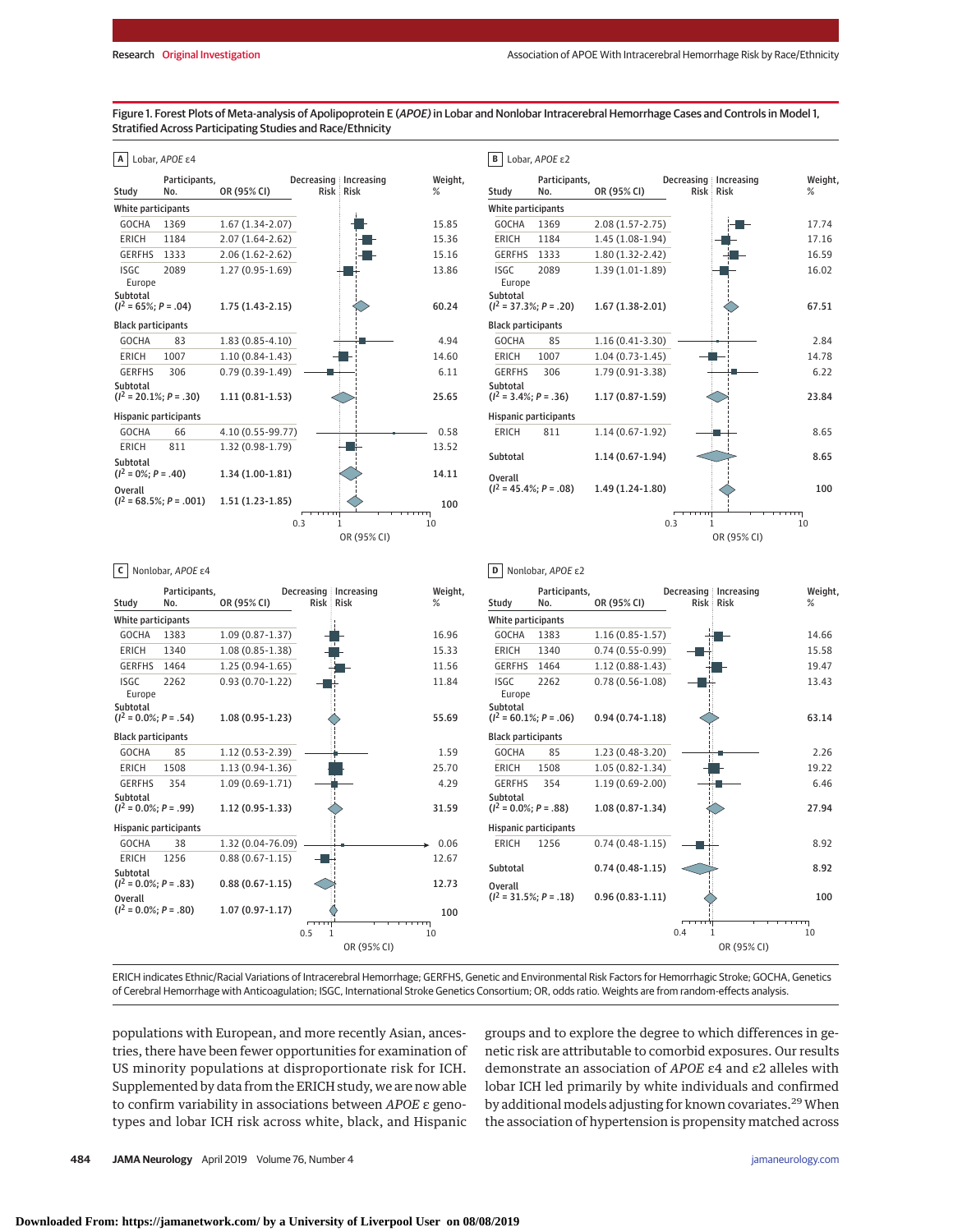Figure 2. Forest Plots of Meta-analysis of Apolipoprotein E (APOE) in Lobar and Nonlobar Intracerebral Hemorrhage Cases and Controls in Model 2, Stratified Across Participating Studies and Race/Ethnicity



| В                         | Lobar, APOE ε2               |                     |                                 |                                             |                 |
|---------------------------|------------------------------|---------------------|---------------------------------|---------------------------------------------|-----------------|
| Study                     | Participants,<br>No.         | OR (95% CI)         |                                 | Decreasing   Increasing<br><b>Risk Risk</b> | Weight,<br>$\%$ |
| White participants        |                              |                     |                                 |                                             |                 |
| GOCHA                     | 420                          | $2.21(1.30-3.77)$   |                                 |                                             | 18.50           |
| <b>ERICH</b>              | 1156                         | $1.44(1.05-1.96)$   |                                 |                                             | 26.75           |
| <b>ISGC</b><br>Europe     | 595                          | $2.66(1.27-5.49)$   |                                 |                                             | 13.06           |
| Subtotal                  | $(I^2 = 42.7\%; P = .18)$    | 1.85 (1.27-2.69)    |                                 |                                             | 58.31           |
| <b>Black participants</b> |                              |                     |                                 |                                             |                 |
| ERICH                     | 891                          | $1.01(0.69-1.44)$   |                                 |                                             | 24.31           |
| Subtotal                  |                              | $1.01(0.69-1.46)$   |                                 |                                             | 24.31           |
|                           | <b>Hispanic participants</b> |                     |                                 |                                             |                 |
| ERICH                     | 786                          | $1.01(0.56 - 1.75)$ |                                 |                                             | 17.38           |
| Subtotal                  |                              | $1.01(0.57-1.77)$   |                                 |                                             | 17.38           |
| Overall                   | $(I^2 = 60.6\%; P = .04)$    | 1.45 (1.04-2.03)    |                                 |                                             | 100             |
|                           |                              |                     | $\overline{\phantom{a}}$<br>0.4 | 1                                           | गगग<br>10       |
|                           |                              |                     |                                 | OR (95% CI)                                 |                 |

| Nonlobar, APOE ε4<br>c               |                       |                     |        |                                      | Nonlobar, APOE ε2<br>D |                                       |                      |                     |                       |             |              |
|--------------------------------------|-----------------------|---------------------|--------|--------------------------------------|------------------------|---------------------------------------|----------------------|---------------------|-----------------------|-------------|--------------|
| Study                                | Participants,<br>No.  | OR (95% CI)         |        | Decreasing   Increasing<br>Risk Risk | Weight,<br>%           | Study                                 | Participants,<br>No. | OR (95% CI)         | Decreasing Increasing | Risk Risk   | Weight,<br>% |
| White participants                   |                       |                     |        |                                      |                        | White participants                    |                      |                     |                       |             |              |
| GOCHA                                | 446                   | $1.42(0.91-2.22)$   |        |                                      | 8.48                   | <b>GOCHA</b>                          | 446                  | 1.70 (0.99-2.94)    |                       |             | 18.31        |
| ERICH                                | 1308                  | $1.07(0.83 - 1.39)$ |        |                                      | 25.28                  | ERICH                                 | 1308                 | $0.63(0.45-0.86)$   |                       |             | 25.10        |
| <b>ISGC</b><br>Europe                | 648                   | $1.01(0.52 - 1.90)$ |        |                                      | 3.96                   | ISGC<br>Europe                        | 648                  | $0.62(0.22 - 1.52)$ |                       |             | 9.77         |
| Subtotal<br>$(I^2 = 0.0\%; P = .52)$ |                       | $1.14(0.92 - 1.40)$ |        |                                      | 37.72                  | Subtotal<br>$(I^2 = 79.6\%; P = .01)$ |                      | $0.89(0.43 - 1.82)$ |                       |             | 53.18        |
| <b>Black participants</b>            |                       |                     |        |                                      |                        | <b>Black participants</b>             |                      |                     |                       |             |              |
| ERICH                                | 1443                  | $1.16(0.95 - 1.42)$ |        |                                      | 41.29                  | ERICH                                 | 1443                 | $0.99(0.76 - 1.28)$ |                       |             | 26.86        |
| Subtotal                             |                       | $1.16(0.95-1.42)$   |        |                                      | 41.29                  | Subtotal                              |                      | $0.99(0.76 - 1.29)$ |                       |             | 26.86        |
|                                      | Hispanic participants |                     |        |                                      |                        | <b>Hispanic participants</b>          |                      |                     |                       |             |              |
| ERICH                                | 1201                  | $0.88(0.67 - 1.17)$ |        |                                      | 20.99                  | ERICH                                 | 1201                 | $0.59(0.36 - 0.96)$ |                       |             | 19.96        |
| Subtotal                             |                       | $0.88(0.67 - 1.17)$ |        |                                      | 20.99                  | Subtotal                              |                      | $0.59(0.36-0.96)$   |                       |             | 19.96        |
| Overall<br>$(I^2 = 0.0\%; P = .41)$  |                       | $1.09(0.96 - 1.24)$ | $\Box$ |                                      | 100                    | Overall<br>$(I^2 = 70.0\%; P = .01)$  |                      | $0.84(0.59-1.21)$   |                       |             | 100          |
|                                      |                       |                     | 0.4    |                                      | 10                     |                                       |                      |                     | 0.2                   |             | 10           |
|                                      |                       |                     |        | OR (95% CI)                          |                        |                                       |                      |                     |                       | OR (95% CI) |              |

ERICH indicates Ethnic/Racial Variations of Intracerebral Hemorrhage; GERFHS, Genetic and Environmental Risk Factors for Hemorrhagic Stroke; GOCHA, Genetics of Cerebral Hemorrhage with Anticoagulation; ISGC, International Stroke Genetics Consortium; OR, odds ratio. Weights are from random-effects analysis.

race/ethnicity, *APOE* ε4 emerges as a risk factor for lobar ICH among self-identified Hispanic individuals.

These results highlight the challenges of generalizing genetic risk factors across ancestries, where nongenetic exposures are known to vary by race/ethnicity. In Alzheimer disease, the relative risks for Hispanic or black individuals associated with an *APOE* ε 4 allele become progressively weaker or disappear entirely in comparison with white individuals.<sup>42-46</sup> In ICH, *APOE*ε alleles have already been shown to exert higher risks in East Asian individuals when compared with those of European ancestry.<sup>47</sup> Although recent analyses by Sawyer et al<sup>48</sup> demonstrate the association of hypertension and *APOE* ε allele status with ICH risk across race/ethnicity specific to the

ERICH study, the present analysis has the advantage of a larger sample size via formal transethnic meta-analysis as well as a PS matching approach that helps to illustrate the potential mechanisms underlying the observed variability of *APOE* ε alleles on lobar ICH risk across populations.

The observed differences in association between *APOE* ε alleles and lobar ICH risk do not provide direct evidence that the biological risks of the *APOE* gene or associations with underlying cerebral amyloid angiopathy (CAA, a major cause of lobar ICH) are necessarily different across racial/ethnic boundaries. It would seem more likely that genetic and/or environmental risk exposures covarying with race/ethnicity exert a role in modifying or mitigating the underlying *APOE*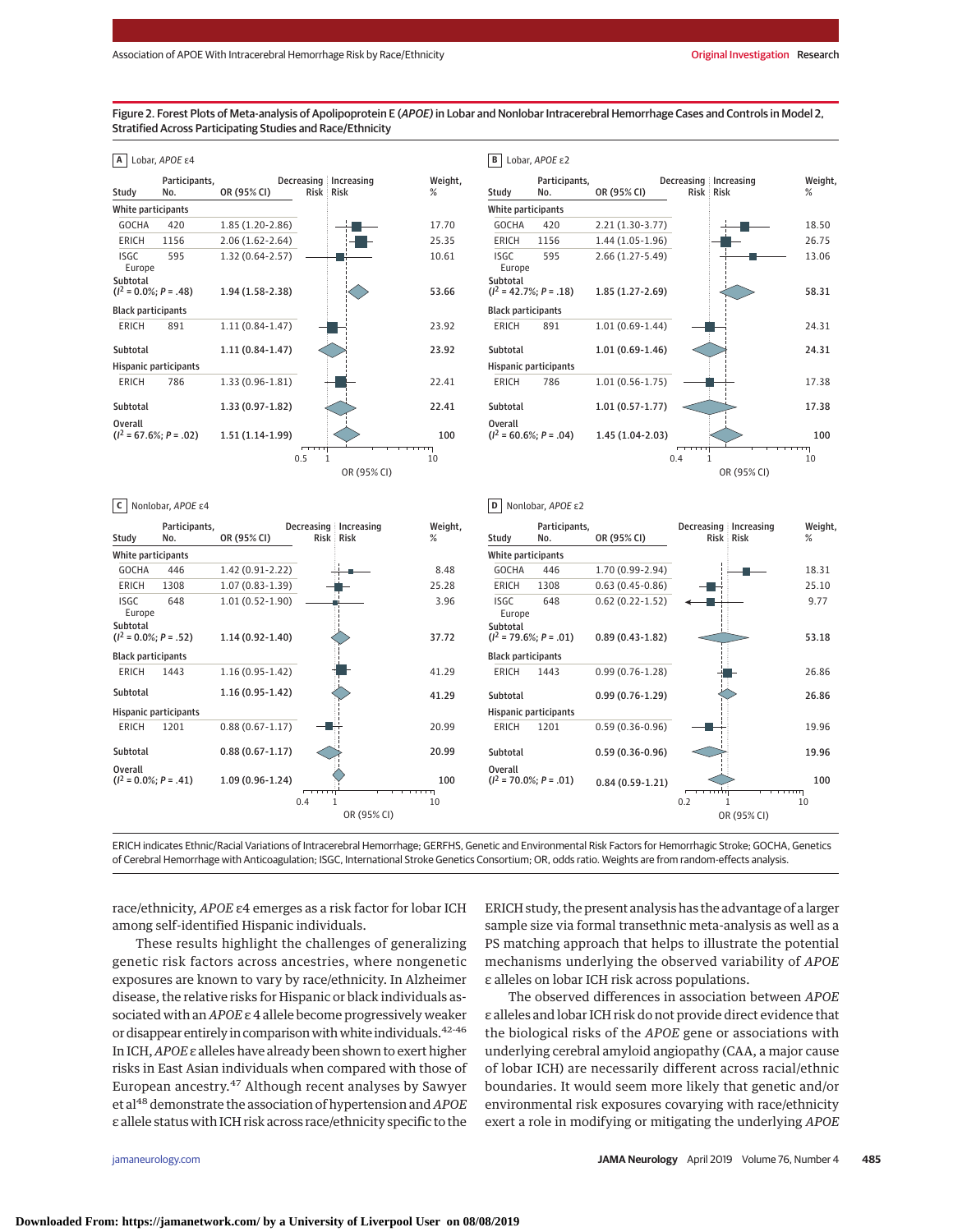Decreasing Risk

GOCHA 507 2.81 (1.60-4.90) 14.35 ERICH 1178 1.46 (1.09-1.95) - - 24.29 GERFHS 1333 1.80 (1.32-2.42)  $\frac{1}{2}$  24.02

 $(l^2 = 52.9\%; P = .12)$  1.81 (1.33-2.45) 62.86

ERICH 998 1.01 (0.70-1.42) - 1 21.94

(*I* 2 = 0.0%; *P* = .95) 22.11

ERICH 805 1.22 (0.71-2.07)  $\longrightarrow$  15.04

1.51 (1.14-2.00) *P* = .04) 100

Study No. OR (95% CI) Risk Risk

1.81 (1.33-2.45)

1.27 (0.00-175.16)

1.01 (0.71-1.43)

GOCHA 29 1.27 (0.00-175.16)

Participants,

Increasing

 $0.5 \quad 1$  10 OR (95% CI)

Weight, %

0.17



Subtotal

Subtotal

Overall (*I* 2 = 57.4%;



| $\overline{c}$                        | Nonlobar, APOE ε4         |                     |                                                 |              | D                         | Nonlobar, APOE ε2            |                              |                                          |                |
|---------------------------------------|---------------------------|---------------------|-------------------------------------------------|--------------|---------------------------|------------------------------|------------------------------|------------------------------------------|----------------|
| Study                                 | Participants,<br>No.      | OR (95% CI)         | Decreasing<br>Increasing<br><b>Risk</b><br>Risk | Weight,<br>% | Study                     | Participants,<br>No.         | OR (95% CI)                  | Decreasing<br>Increasing<br>Risk<br>Risk | Weight,<br>%   |
| White participants                    |                           |                     |                                                 |              | White participants        |                              |                              |                                          |                |
| GOCHA                                 | 503                       | $0.60(0.32 - 1.05)$ |                                                 | 5.71         | GOCHA                     | 503                          | $1.15(0.60-2.09)$            |                                          | 9.28           |
| ERICH                                 | 1336                      | $1.10(0.87-1.41)$   |                                                 | 22.41        | ERICH                     | 1336                         | $0.74(0.55-0.99)$            |                                          | 23.39          |
| GERFHS 1464                           |                           | $1.12(0.88-1.43)$   |                                                 | 22.42        | GERFHS                    | 1464                         | $1.25(0.94-1.65)$            |                                          | 24.83          |
| Subtotal                              | $(I^2 = 48.5\%; P = .14)$ | $1.02(0.79-1.31)$   |                                                 | 50.55        | Subtotal                  | $(I^2 = 69.6\%; P = .04)$    | $1.00(0.68-1.47)$            |                                          | 57.51          |
| <b>Black participants</b>             |                           |                     |                                                 |              | <b>Black participants</b> |                              |                              |                                          |                |
| ERICH                                 | 1498                      | $1.13(0.94-1.37)$   |                                                 | 29.63        | ERICH                     | 1498                         | $1.04(0.81 - 1.33)$          |                                          | 27.26          |
| Subtotal                              |                           | $1.13(0.94-1.37)$   |                                                 | 29.63        | Subtotal                  |                              | $1.04(0.81 - 1.33)$          |                                          | 27.26          |
|                                       | Hispanic participants     |                     |                                                 |              |                           | <b>Hispanic participants</b> |                              |                                          |                |
| ERICH                                 | 1244                      | $0.88(0.67 - 1.15)$ |                                                 | 19.82        | ERICH                     | 1244                         | $0.78(0.50-1.21)$            |                                          | 15.24          |
| Subtotal                              |                           | $0.88(0.67 - 1.15)$ |                                                 | 19.82        | Subtotal                  |                              | $0.78(0.50-1.21)$            |                                          | 15.24          |
| Overall ( $I^2$ = 36.1%;<br>$P = .18$ |                           | $1.03(0.89-1.19)$   |                                                 | 100          | $P = .10$                 | Overall ( $I^2$ = 49.3%;     | 0.97(0.78 <sub>r</sub> 1.20) |                                          | 100            |
|                                       |                           |                     | 0.2                                             | 10           |                           |                              |                              | $\overline{\phantom{a}}$<br>0.3          | <b>.</b><br>10 |
|                                       |                           |                     | OR (95% CI)                                     |              |                           |                              |                              | OR (95% CI)                              |                |
|                                       |                           |                     |                                                 |              |                           |                              |                              |                                          |                |

ERICH indicates Ethnic/Racial Variations of Intracerebral Hemorrhage; GERFHS, Genetic and Environmental Risk Factors for Hemorrhagic Stroke; GOCHA, Genetics of Cerebral Hemorrhage with Anticoagulation; ISGC, International Stroke Genetics Consortium; OR, odds ratio. Weights are from random-effects analysis.

genetic risks. The PS analysis supports this conjecture, demonstrating that hypertension, the most important known risk factor for ICH, may simply obscure the *APOE* risks that may be common across ancestries. Aside from variation in environmental risk exposures, variants in amodifier gene (or genes) that differ across populations may alter the biological risk of *APOE* and consequently vary ICH risk, as has been hypothesized for Alzheimer disease.<sup>49,50</sup> Furthermore, genetic variants that are racially stratified and not associated with APOE may directly modify the risk of ICH. This hypothesis represents an alternative explanation for why the PS matching for hypertension only partially remediated the association of *APOE* ε4 with ICH risk in Hispanic participants and had little to no association in black participants. *APOE* interaction studies and transethnic genome-wide association studies for ICH will likely provide insights on these hypotheses. Similarly, analyses of CAA in nonwhite populations will also clarify the association of race/ethnicity with this pathologic pathway.

In this study, we have not attempted to stratify subsets of participants by probable CAA status using magnetic resonance imaging data as has been done in previous metaanalyses. Most studies linking lobar hemorrhage locations to the pathologic diagnosis of CAA were performed in largely white populations.<sup>51</sup> As such, widely accepted criteria for classifying probable and possible CAA using hemorrhage location and microbleed counts have not been validated in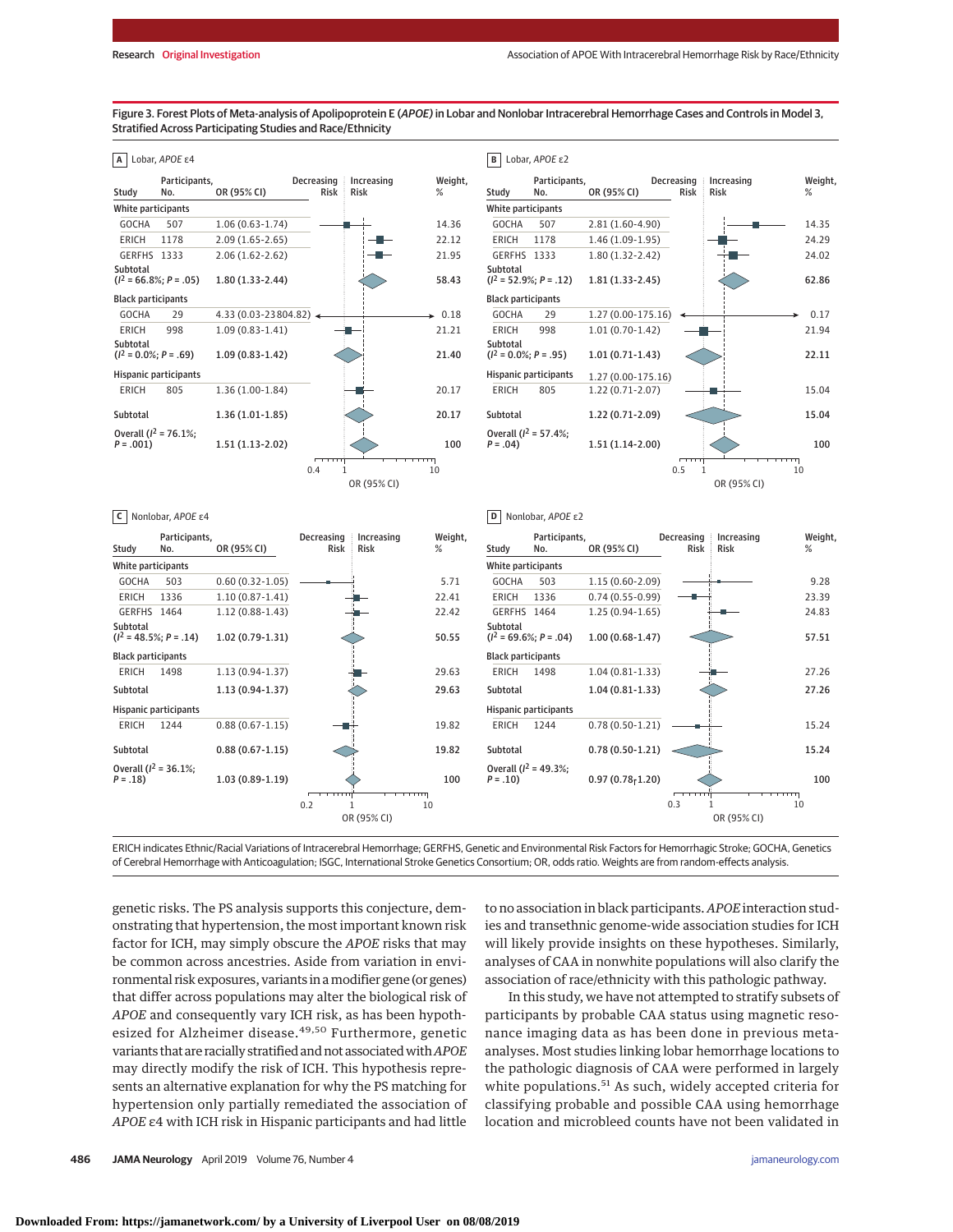nonwhite populations.<sup>52</sup> Validating CAA burdens across multiethnic populations will require concomitant neuroimaging and/or tissue pathologic data in genotyped individuals of many races/ethnicities to ensure patients are not misassigned.

Previously demonstrated associations between *APOE* ε4 and nonlobar ICH risk, also seen in nonlobar ICH recurrence, 17,53 were not replicated in this study. Potential explanations include a higher rate of participants affected by hypertension and an overall younger age of participants in this study. These factors may reflect the associations of environmental or non-*APOE*genetic exposures in younger populations with nonlobar ICH in particular. Demographic heterogeneity is also higher in this study, and the reduced availability of covariates such as steady state lipid levels<sup>53</sup> for risk modeling may have affected this finding. In addition, a previous metaanalysis of *APOE* risks in ICH also did not show the association between *APOE* ε4 and nonlobar ICH in black individuals, a finding supported by the present analyses.<sup>17</sup> Future studies in larger data sets with well-phenotyped cases are needed to further elucidate the potential role of *APOE*ε4 in nonlobar ICH.

### Strengths and Limitations

The targeted enrollment of Hispanic and black individuals through the ERICH study, lacking in previous reports,<sup>17,54</sup> is an important strength of the present study. The high number of nonwhite individuals enrolled permits well-powered analyses in these populations and promotes confidence that the lack of observed associations is not a false acceptance of the null hypothesis, as supported by our post hoc power calculations.

Some limitations of the study should be acknowledged. Diagnoses of comorbidities were based on self-identified attestation and therefore affected by patient or caregiver awareness. This concern is present in both cases and controls, however, and internal consistency between diagnoses and prescribed medications helps to limit this potential source of bias. Furthermore, the propensity score was based on variables that only partially captured the complex phenotype represented by hypertension. However, this lack of information content is likely to bias our score results

#### **ARTICLE INFORMATION**

**Accepted for Publication:** November 9, 2018.

**Published Online:** February 6, 2019. doi[:10.1001/jamaneurol.2018.4519](https://jama.jamanetwork.com/article.aspx?doi=10.1001/jamaneurol.2018.4519&utm_campaign=articlePDF%26utm_medium=articlePDFlink%26utm_source=articlePDF%26utm_content=jamaneurol.2018.4519)

**Open Access:** This is an open access article distributed under the terms of the [CC-BY License.](https://jamanetwork.com/journals/jamaneurology/pages/instructions-for-authors/?utm_campaign=articlePDF%26utm_medium=articlePDFlink%26utm_source=articlePDF%26utm_content=jamaneurol.2018.4519#SecOpenAccess) © 2019 Marini S et al.JAMA Neurology.

**Author Affiliations:** Center for Genomic Medicine, Massachusetts General Hospital, Boston (Marini, Crawford, Rosand, Anderson); Stroke Unit, IRCCS Mondino Foundation, Pavia, Italy (Morotti); Department of Neurology, Massachusetts General Hospital, Boston (Lee, Goldstein, Viswanathan, Greenberg, Rosand, Anderson); Department of Clinical and Experimental Sciences, Neurology Clinic, University of Brescia, Brescia, Italy (Pezzini); Department of Neurology and Rehabilitation Medicine, University of Cincinnati College of Medicine, Cincinnati, Ohio (Moomaw, Flaherty,

Woo); Neurovascular Research Laboratory and Neurovascular Unit, Institut de Recerca, Hospital Vall d'Hebron, Universitat Autonoma de Barcelona, Barcelona, Spain (Montaner, Fernandez-Cadenas, Delgado); Institute de Biomedicine of Seville, IBiS/Hospital Universitario Virgen del Rocío/CSIC/ University of Seville, Seville, Spain (Montaner); Department of Neurology, Hospital Universitario Virgen Macarena, Seville, Spain (Montaner); Department of Neurology, Neurovascular Research Unit, Institut Hospital del Mar d'Investigacions Mèdiques, Universitat Autonoma de Barcelona, Barcelona, Spain (Roquer, Jimenez-Conde, Giralt-Steinhauer, Elosua, Cuadrado-Godia, Soriano-Tarraga); Department of Neurology, Jagiellonian University Medical College, Krakow, Poland (Slowik, Jagiella, Pera, Urbanik, Pichler); Department of Clinical Sciences Lund, Neurology, Lund University, Lund, Sweden (Hansen, Norrving, Lindgren); Department of Neurology and

Figure 4. Risk of Apolipoprotein E (APOE) ε4 Allele for Lobar Intracerebral Hemorrhage Across Race/Ethnicity After Propensity Score Matching Based on Hypertension Burden

| Race/<br>Ethnicity | Participants,<br>No.        | OR (95% CI)         | Decreasing<br>Risk | Increasing<br>Risk | Weight,<br>$\%$ |
|--------------------|-----------------------------|---------------------|--------------------|--------------------|-----------------|
| White              | 1567                        | $1.12(1.08-1.17)$   |                    | Lъ                 | 35.42           |
| Hispanic           | 669                         | $1.07(1.00-1.15)$   |                    |                    | 29.72           |
| Black              | 833                         | $1.01(0.97-1.06)$   |                    |                    | 34.86           |
| Subtotal           | $(I^2 = 83.2\% : P = .003)$ | $1.07(0.99 - 1.15)$ |                    |                    | 100             |
| Overall            | $(I^2 = 83.2\% : P = .003)$ | $1.07(0.99 - 1.15)$ |                    |                    | 100             |
|                    |                             |                     | 0.8                | OR (95% CI)        | 2               |

Weights are from random-effects analysis.

toward the null; we expect that a more precise index of hypertension burden would have increased our ability to normalize this phenotype across race/ethnicity and to demonstrate even more homogeneous *APOE* ε4 risks. Finally, genomewide genotypes for the ERICH study participants are not currently available, preventing us from determining whether additional genetic exposures modify the association of *APOE* with ICH risk across race/ethnicity.

## **Conclusions**

In this meta-analysis, *APOE* ε2 and ε4 alleles remain genetic risk factors for lobar ICH, but these results are largely driven by the associations in white individuals. However, the results support a biological risk of *APOE* ε4 alleles that seems to transcend ancestral backgrounds,<sup>55</sup> albeit with varying effect because of the presence of racial/ethnic disparities across associated risk factors. As availability of genetic data on US minority populations continues to increase, it is hoped that improved modeling of covarying genetic and nongenetic exposures in these populations will provide new insights into treatment and prevention strategies in ICH that maximize the potential advantages for all.

> Rehabilitation Medicine, Skåne University Hospital, Lund, Sweden (Hansen, Norrving, Lindgren); John P. Hussman Institute for Human Genomics, University of Miami, Miller School of Medicine, Miami (McCauley); Stroke Center, Harborview Medical Center, University of Washington, Seattle (Tirschwell); Department of Neurology, Stroke Division, Beth Israel Deaconess Medical Center, Boston, Massachusetts (Selim); Cardiovascular Center, University of Michigan, Ann Arbor (Brown); Department of Neurology, University of Florida College of Medicine, Jacksonville (Silliman); Department of Neurology and Public Health Sciences, University of Virginia Health System, Charlottesville (Worrall); Department of Neurology, Mayo Clinic, Jacksonville, Florida (Meschia); Department of Neurology, University of Arizona, Tucson (Kidwell); Department of Neurology and Rehabilitation, University of Illinois College of Medicine, Chicago (Testai); Department of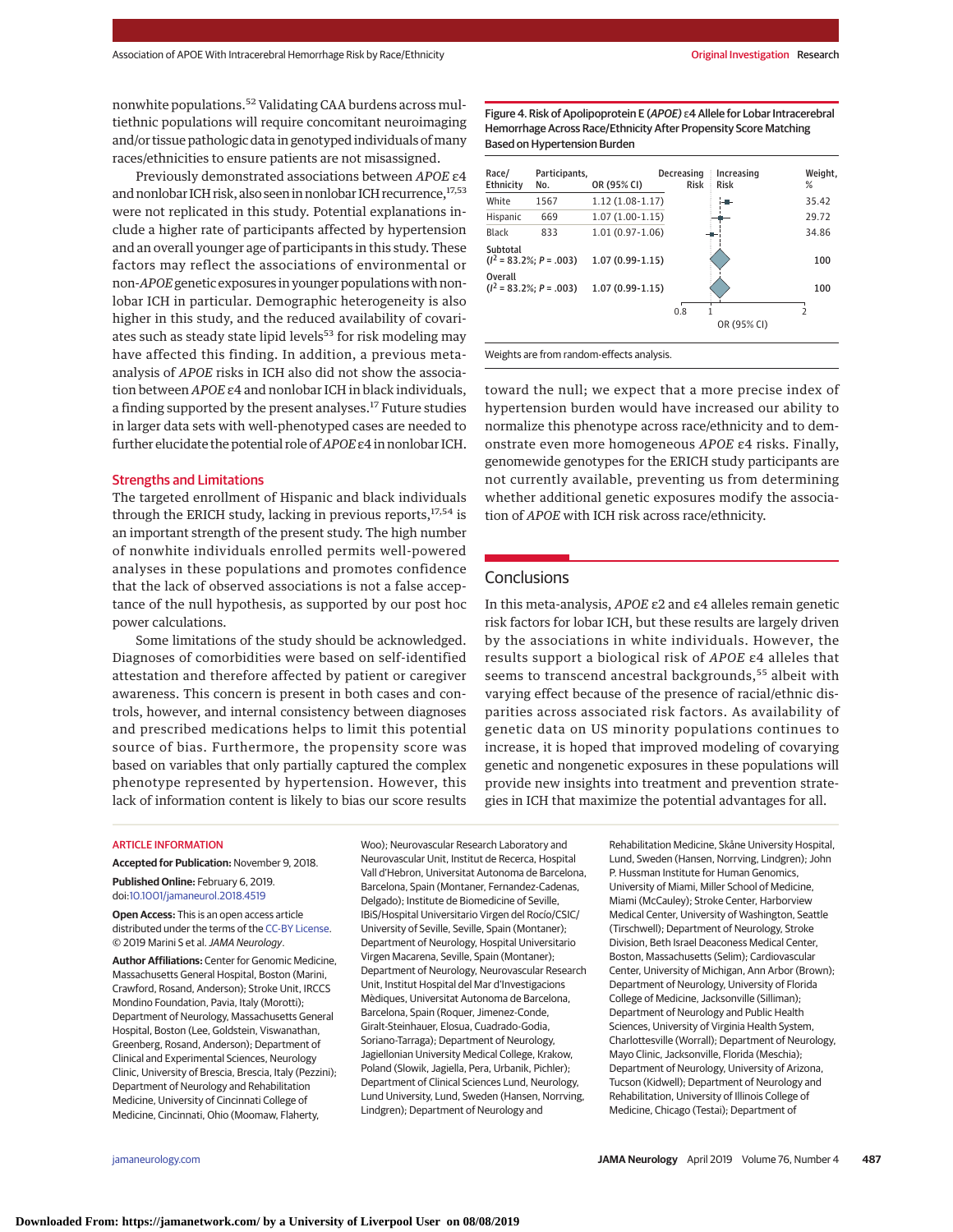Neurology, Baltimore Veterans Administration Medical Center and University of Maryland School of Medicine, Baltimore (Kittner); Department of Neurology, Medical University of Graz, Graz, Austria (Schmidt, Enzinger); Centre for Cognitive Ageing and Cognitive Epidemiology, University of Edinburgh, Edinburgh, United Kingdom (Deary); Centre for Clinical Brain Sciences, University of Edinburgh, Edinburgh, United Kingdom (Rannikmae, Samarasekera, Salman); Centre for Medical Informatics, Usher Institute of Population Health Sciences and Informatics, University of Edinburgh, Edinburgh, United Kingdom (Sudlow); Department of Neurology, Radboud University Medical Centre, Donders Institute for Brain, Cognition and Behaviour, Nijmegen, the Netherlands (Klijn, van Nieuwenhuizen); Department of Neurology and Neurosurgery, Brain Center Rudolf Magnus, University Medical Center Utrecht, Utrecht, the Netherlands (Klijn, van Nieuwenhuizen); Stroke Pharmacogenomics and Genetics, Sant Pau Institute of Research, Hospital de la Santa Creu i Sant Pau, Barcelona, Spain (Fernandez-Cadenas); Division of Neurocritical Care and Emergency Neurology, Department of Neurology, Yale University School of Medicine, New Haven, Connecticut (Falcone); Center for Neuroepidemiology and Clinical Neurological Research, Yale School of Medicine, Yale University, New Haven, Connecticut (Falcone); Division of Behavioral Neurology, Massachusetts General Hospital, Boston (Biffi); Center for Public Health Genomics and Department of Biostatistical Sciences, Wake Forest University, Winston-Salem, North Carolina (Langefeld); Program in Medical and Population Genetics, Broad Institute, Cambridge, Massachusetts (Rosand, Anderson).

**Author Contributions:** Dr Marini had full access to all of the data in the study and takes responsibility for the integrity of the data and the accuracy of the data analysis.

Concept and design: Marini, Meschia, Lindgren, Langefeld, Woo, Rosand, Anderson. Acquisition, analysis, or interpretation of data:

All authors.

Drafting of the manuscript: Marini, Crawford, Lee, Meschia, Anderson.

Critical revision of the manuscript for important intellectual content: Marini, Crawford, Morotti, Pezzini, Moomaw, Flaherty, Montaner, Roquer, Jiménez-Conde, Giralt Steinhauer, Elosua, Cuadrado-Godia, Soriano-Tárraga, Slowik, Jagiella, Pera, Urbanik, Pichler, Hansen, McCauley, Tirschwell, Selim, Brown, Silliman, Worrall, Meschia, Kidwell, Testai, Kittner, Schmidt, Enzinger, Deary, Rannikmae, Samarasekera, Al-Shahi Salman, Sudlow, Klijn, van Nieuwenhuizen, Fernandez-Cadenas, Delgado, Norrving, Lindgren, Goldstein, Viswanathan, Greenberg, Falcone, Biffi, Langefeld, Woo, Rosand, Anderson. Statistical analysis: Marini, Langefeld. Obtained funding: Elosua, Schmidt, Deary, Al-Shahi Salman, Sudlow, Fernandez-Cadenas, Lindgren, Viswanathan, Woo, Rosand, Anderson. Administrative, technical, or material support: Crawford, Morotti, Lee, Pezzini, Roquer, Giralt Steinhauer, Elosua, Soriano-Tárraga, Slowik, Jagiella, McCauley, Meschia, Testai, Enzinger, Deary, Al-Shahi Salman, Klijn, Lindgren, Goldstein, Biffi, Rosand. Supervision: Marini, Montaner, Soriano-Tárraga,

Urbanik, Deary, Viswanathan, Rosand, Anderson.

Other - management of phenotyping data: Fernandez-Cadenas. Other - data management: Moomaw.

**Conflict of Interest Disclosures:** Dr Anderson reported receiving grants from the National Institutes of Health, the American Heart Association, and the Massachusetts General Hospital Center for Genomic Medicine, and having consulted for ApoPharma Inc. Prof Klijn reported receiving a clinical established investigator grant (2012T077) from the Dutch Heart

Foundation and an Aspasia grant (045008048) from

ZonMw. No other disclosures were reported. **Funding/Support**: This study was funded by grants K23NS086873, R01NS103924, U01NS069763, R01NS093870, R01AG047975, R01AG026484, P50AG005134, and K23AG02872605 from the NIH National Institute of Neurological Disorders and Stroke; a Yale Pepper Scholar Award (P30AG021342) and the Neurocritical Care Society Research Fellowship (Dr Falcone); an American Heart Association fellowship (18POST34080063) (Dr Marini); and a United Kingdom Medical Research Council/Stroke Association Clinical Research Training Fellowship and a United Kingdom Medical Research Council Senior Clinical Fellowship. The Lothian Birth Cohort 1936 is supported by Age UK (The Disconnected Mind project), the Medical Research Council (MR/M01311/1), and the Centre for Cognitive Ageing and Cognitive Epidemiology (which is funded by the Medical Research Council and the Biotechnology and Biological Sciences Research Council [MR/K026992/1]). The Edinburgh Stroke Study was supported by the Wellcome Trust and the Binks Trust. Sample processing occurred in the Genetics Core Laboratory of the Wellcome Trust Clinical Research Facility, Western General Hospital. Much of the neuroimaging occurred in the Scottish Funding Council Brain Imaging Research Centre, University of Edinburgh, a core area of the Wellcome Trust Clinical Research Facility and part of the Scottish Imaging Network–A Platform for Scientific Excellence collaboration (funded by the Scottish Funding Council and the Chief Scientist Office). Lund Stroke Register is supported by the Swedish Heart and Lung Foundation, Region Skåne, Skåne University Hospital, the Freemasons Lodge of Instruction EOS in Lund, King Gustaf V and Queen Victoria's Foundation, Lund University, the Foundation of Färs & Frosta (one of Sparbanken Skåne's ownership Foundations), and the Swedish Stroke Association. ICH case and control recruitment from Spain has been supported by the Spain Ministry of Health Instituto de Salud Carlos III FEDER RD16/0019/0002.INVICTUS-PLUS.

**Role of the Funder/Sponsor:** The funding sources had no role in the design and conduct of the study; collection, management, analysis, and interpretation of the data; preparation, review, or approval of the manuscript; and decision to submit the manuscript for publication.

**The International Stroke Genetics Consortium:** Sylvia Smoller, PhD (Albert Einstein College of Medicine, Site co-investigator); John Sorkin, MD (Baltimore VA Medical Center, Site co-investigator); Xingwu Wang, MD (Beijing Hypertension League Institute, Site co-investigator); Magdy Selim, MD, PhD (Beth Israel Deaconess Medical Center, Site co-investigator); Aleksandra Pikula, MD, PhD (Boston University Medical Center, Site co-investigator); Philip Wolf, MD, PhD (Boston University School of Medicine, Site co-investigator); Stephanie Debette, MD (Boston University School

of Medicine, Site co-investigator); Sudha Seshadri, MD (Boston University School of Medicine, Site co-investigator); Paul de Bakker, PhD (Brigham and Women's Hospital, Site co-investigator); Daniel Chasman, MD (Brigham and Women's Hospital, Site co-investigator); Kathryn Rexrode, MD (Brigham and Women's Hospital, Harvard Medical School, Site co-investigator); Ida Chen, MD (Cedars Sinai Medical Center, Site co-investigator); Jerome Rotter, MD (Cedars Sinai Medical Center, Site co-investigator); May Luke, MD (Celera, Site co-investigator); Michelle Sale, MD (University of Virginia, Site co-investigator); Tsong-Hai Lee, MD (Chang Gung Memorial Hospital, Linkou Medical Center, Site co-investigator); Ku-Chou Chang, MD (Chang Gung Memorial Hospital; College of Medicine, Chang Gung University, Site co-investigator); Mitchell Elkind, MD, MS (Columbia University, Site co-investigator); Larry Goldstein, MD, PhD (Duke University, Site co-investigator); Michael (Luke) James, MD (Duke University, Site co-investigator); Monique Breteler, MD (Erasmus University, Site co-investigator); Chris O'Donnell, MD (Framingham Heart Study, Site co-investigator); Didier Leys, MD (France, Site co-investigator); Cara Carty, MD (Fred Hutchinson Cancer Research Center, Site co-investigator); Chelsea Kidwell, MD (Georgetown University, Site co-investigator); Jes Olesen, MD (Glostrup Hospital, Site co-investigator); Pankaj Sharma, MD, PhD (Hammersmith Hospitals & Imperial College London, Site co-investigator); Stephen Rich, MD, PhD (University of Virginia Health System, Site co-investigator); Turgot Tatlisumak, MD (Helsinki University Central Hospital, Site co-investigator); Olli Happola, MD (Helsinki University Central Hospital, Site co-investigator); Philippe Bijlenga, MD (Hôpitaux Universityersitaires de Genève, Site co-investigator); Carolina Soriano, MD; (IMIM-Hospital del Mar, Site co-investigator); Eva Giralt, MD (IMIM-Hospital del Mar, Site co-investigator); Jaume Roquer, MD (IMIM-Hospital del Mar, Site co-investigator); Jordi Jimenez-Conde, MD (IMIM-Hospital del Mar, Site co-investigator); Ioana Cotlarcius, MD (Imperial College London, Site co-investigator); John Hardy, MD (Institute of Neurology, UCL, Site co-investigator); Michal Korostynski, MD (Institute of Pharmacology, Krakow, Poland, Site co-investigator); Giorgio Boncoraglio, MD (IRCCS Istituto neurologico Carlo Besta, Site co-investigator); Elena Ballabio, MD (IRCCS Istituto neurologico Carlo Besta, Site co-investigator); Eugenio Parati, MD (IRCCS Istituto neurologico Carlo Besta, Site co-investigator); Adamski Mateusz, MD (Jagiellonian University, Site co-investigator); Andrzej Urbanik, MD (Jagiellonian University, Site co-investigator); Tomasz Dziedzic, MD (Jagiellonian University, Site co-investigator); Jeremiasz Jagiella, MD (Jagiellonian University, Site co-investigator); Jerzy Gasowski, MD (Jagiellonian University, Site co-investigator); Marcin Wnuk, MD (Jagiellonian University, Site co-investigator); Rafał Olszanecki, MD (Jagiellonian University, Site co-investigator); Joanna Pera, MD (Jagiellonian University, Site co-investigator); Agnieszka Slowik, MD (Jagiellonian University, Site co-investigator); Karol Józef Juchniewicz, MD (Jagiellonian University, Site co-investigator); Christopher Levi, MD (John Hunter Hospital, University of Newcastle, Site co-investigator); Paul Nyquist, MD, PhD (Johns Hopkins School of Medicine, Scientific committee); Iscia Cendes, MD (Joinville Biobank, Site co-investigator); Norberto Cabral, MD (Joinville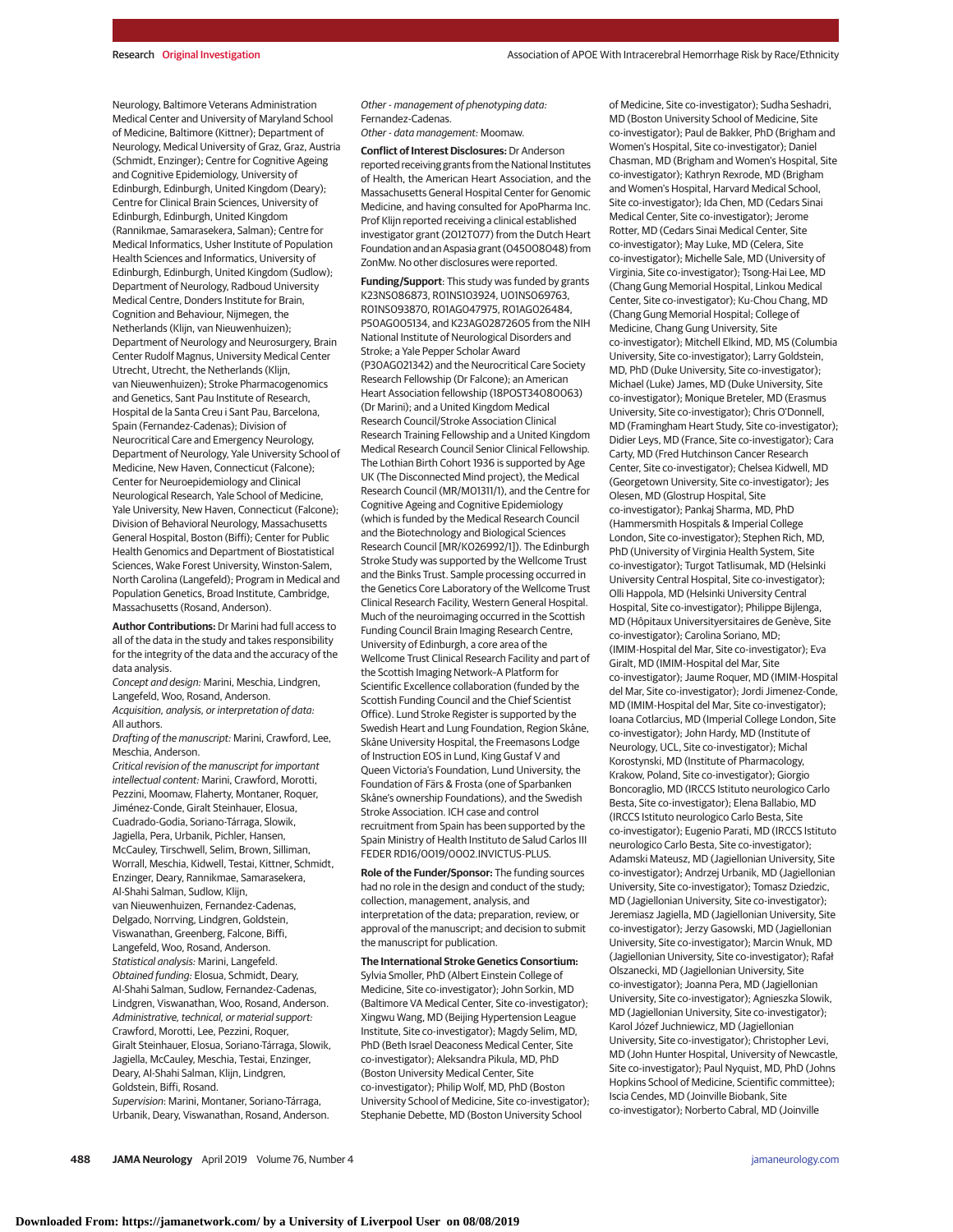Biobank, Site co-investigator); Paulo Franca, MD

(Joinville Biobank, Site co-investigator); Anderson Goncalves, MD (Joinville Biobank, Site co-investigator); Lina Keller, MD (Karolinska Institutet, Site co-investigator); Milita Crisby, MD (Karolinska Institutet, Sweden, Site co-investigator); Konstantinos Kostulas, MD (Karolinska Institutet; Karolinska University Hospital, Huddinge unit, Site co-investigator); Robin Lemmens, MD (KULeuven, Site co-investigator); Kourosh Ahmadi, MD (London, Site co-investigator); Christian Opherk, MD (Ludwig-Maximilians-Univeritat Munchen, Site co-investigator); Marco Duering, MD (Ludwig-Maximilians-Univeritat Munchen, Site co-investigator); Martin Dichgans, MD (Ludwig-Maximilians-Univeritat Munchen, Site co-investigator); Rainer Malik, PhD (Ludwig-Maximilians-Univeritat Munchen, Site co-investigator); Mariya Gonik, MD (Ludwig-Maximilians-Univeritat Munchen, Site co-investigator); Julie Staals, MD (Maastricht University Medical Centre, Maastricht, the Netherlands, Site co-investigator); Olle Melander, MD, PhD (Malmo University Hospital, Site co-investigator); Philippe Burri, MD (Malmo University Hospital, Site co-investigator); Ariane Sadr-Nabavi, MD (Mashhad University of Medical Sciences, Site co-investigator); Javier Romero, MD, PhD (Massachusetts General Hospital, Site co-investigator); Alessandro Biffi, MD (Massachusetts General Hospital, Site co-investigator); Chris Anderson, MD (Massachusetts General Hospital, Site co-investigator); Guido Falcone, MD (Massachusetts General Hospital, Site co-investigator); Bart Brouwers, MD (Massachusetts General Hospital, Site co-investigator); Jonathan Rosand, MD, MSc (Massachusetts General Hospital, Site co-investigator); Natalia Rost, MD, MSc (Massachusetts General Hospital, Site co-investigator); Rose Du, MD (Massachusetts General Hospital, Site co-investigator); Christina Kourkoulis, BA (Massachusetts General Hospital, Site co-investigator); Thomas Battey, BA (Massachusetts General Hospital, Site co-investigator); Steven Lubitz, MD, PhD (Massachusetts General Hospital, Site co-investigator); Bertram Mueller-Myhsok, MD (Max Planck Institute of Psychiatry, Munich, Site co-investigator); James Meschia, MD (Mayo Clinic, Steering committee); Thomas Brott, MD, PhD (Mayo Clinic, Site co-investigator); Guillaume Pare, MD (McMaster University, Steering committee, Scientific committee); Alexander Pichler, MD (Medical University Graz, Site co-investigator); Christian Enzinger, MD (Medical University Graz, Site co-investigator); Helena Schmidt, MD (Medical University Graz, Site co-investigator); Reinhold Schmidt, MD (Medical University Graz, Site co-investigator); Stephan Seiler, MD (Medical University Graz, Site co-investigator); Susan Blanton, MD (Miami Institute of Human Genomics; University of Miami Miller School of Medicine, Site co-investigator); Yoshiji Yamada, MD (Mie University, Site co-investigator); Anna Bersano, MD (Milan University, Site co-investigator); Tatjana Rundek, MD (University of Miami, Site co-investigator); Ralph Sacco, MD (University of Miami, Site co-investigator); Yu-Feng Yvonne Chan, MD (Mount Sinai Medical Center, Site co-investigator); Andreas Gschwendtner, MD, PhD

(Ludwig-Maximilians-Univeritat Munchen, Site co-investigator); Zhen Deng, MD (Nanfang Hospital, Southern Medical University, Site co-investigator); Taura Barr, MD (National Institutes of Health, Site co-investigator); Katrina Gwinn, MD (National Institutes of Health, Site co-investigator); Roderick Corriveau, MD (National Institutes of Health, Site co-investigator); Andrew Singleton, MD, PhD (National Institutes of Health, Site co-investigator); Salina Waddy, MD (National Institutes of Health, Site co-investigator); Lenore Launer, MD (National Institutes of Health, Site co-investigator); Christopher Chen, MD (National Neuroscience Institute, Singapore General Hospital, Site co-investigator); Kim En Le, MD (National Neuroscience Institute, Singapore General Hospital, Site co-investigator); Wei Ling Lee, MD (National Neuroscience Institute, Singapore General Hospital, Site co-investigator); Eng King Tan, MD (National Neuroscience Institute, Singapore General Hospital, Site co-investigator); Akintomi Olugbodi, MD (Obafemi Awolowo University, Site co-investigator); Peter Rothwell, MD, PhD (Oxford; Radcliffe Infirmary, Site co-investigator); Sabrina Schilling, MD (Paris, France, Site co-investigator); Vincent Mok, MD (Prince of Wales Hospital, The Chinese University of Hong Kong, Site co-investigator); Elena Lebedeva, MD (Russia, Site co-investigator); Christina Jern, MD (Sahlgrenska University Hospital, Scientific committee); Katarina Jood, MD (Sahlgrenska University Hospital, Site co-investigator); Sandra Olsson, MD (Sahlgrenska University Hospital, Site co-investigator); Helen Kim, MD (San Francisco General Hospital; Center for Cerebrovascular Research, Site co-investigator); Chaeyoung Lee, MD (Soongsil University, Site co-investigator); Laura Kilarski, MD (St. George's University of London, Site co-investigator); Hugh Markus, MD (St. George's, University of London, Site co-investigator); Jennifer Peycke, MD (St. George's, University of London, Site co-investigator); Steve Bevan, PhD (St. George's, University of London, Site co-investigator); Wayne Sheu, MD (Taichung Veterans General Hospital, Site co-investigator); Hung Yi Chiou, MD (Taipei Medical University, Site co-investigator); Joseph Chern, MD (Taipei Medical University, Site co-investigator); Elias Giraldo, MD (The University of Tennessee Health Science Center at Memphis, Site co-investigator); Muhammad Taqi, MD (The University of Tennessee Health Science Center at Memphis, Site co-investigator); Vivek Jain, MD (UC Irvine Medical Center, Site co-investigator); Olivia Lam, MD (University of California San Francisco, Site co-investigator); George Howard, MD (University of Alabama School of Public Health, Site co-investigator); Daniel Woo, MD (University of Cincinnati, Steering committee); Steven Kittner, MD (University of Maryland Hospital, Site co-investigator); Braxton Mitchell, PhD, MPH (University of Maryland School of Medicine, Site co-investigator); John Cole, MD (University of Maryland School of Medicine, Site co-investigator); Jeff O'Connell, MD (University of Maryland School of Medicine, Site co-investigator); Dianna Milewicz, MD (University of Texas Medical School at Houston, Site co-investigator); Kachikwu Illoh, MD (University of Texas-Houston, Site co-investigator); Bradford Worrall, MD (University of Virginia Health System, Site co-investigator); Colin Stine, MD (University. of MD School of Medicine, Site co-investigator); Bartosz Karaszewski, MD (University College London, Site co-investigator);

David Werring, MD (University College London, Site co-investigator); Reecha Sofat, MD (University College London, Site co-investigator); June Smalley, MD (University College London, Site co-investigator); Arne Lindgren, MD (University Hospital Lund, Steering committee, Scientific committee); Bjorn Hansen, BA (University Hospital Lund, Site co-investigator); Bo Norrving, MD (University Hospital Lund, Site co-investigator); Gustav Smith, MD (University Hospital Lund, Site co-investigator); Juan José Martín, MD (University Hospital Sanatorio Allende; Córdoba, Argentine, Site co-investigator); Vincent Thijs, MD (University Hospitals Leuven, Site co-investigator); Karin Klijn, MD (University Medical Center Utrecht, Site co-investigator); Femke van't Hof, MD, PhD (University Medical Center Utrecht, Site co-investigator); Ale Algra, MD (University Medical Center Utrecht, Site co-investigator); Mary Macleod, MD (University of Aberdeen, Site co-investigator); Rodney Perry, MD (University of Alabama at Birmingham School of Public Health, Site co-investigator); Donna Arnett, MD (University of Alabama at Birmingham School of Public Health, Site co-investigator); Alessandro Pezzini, MD (University of Brescia, Site co-investigator); Alessandro Padovani, MD (University of Brescia, Site co-investigator); Steve Cramer, MD, PhD (University of California Irvine, Site co-investigator); Mark Fisher, MD (University of California Irvine, Site co-investigator); Danish Saleheen, MD (University of Pennsylvania, Site co-investigator); Joseph Broderick, MD (University of Cincinnati, Site co-investigator); Brett Kissela, MD (University of Cincinnati, Site co-investigator); Alex Doney, MD (University of Dundee, Site co-investigator); Cathie Sudlow, MD (University of Edinburgh; Western General Hospital, Steering committee); Kristiina Rannikmae, MD (University of Edinburgh; Western General Hospital, Site co-investigator); Scott Silliman, MD (University of Florida, Site co-investigator); Caitrin McDonough, MD (University of Florida, Site co-investigator); Matthew Walters, MD (University of Glasgow, Site co-investigator); Annie Pedersen, MD (University of Gothenburg, Site co-investigator); Kazuma Nakagawa, MD(University of Hawaii, Site co-investigator); Christy Chang, MD (University of Maryland, Site co-investigator); Mark Dobbins, MD (University of Maryland,, Site co-investigator); Patrick McArdle, PhD (University of Maryland, Site co-investigator); Yu-Ching Chang, MD (University of Maryland, Site co-investigator); Robert Brown, MD (University of Michigan, Site co-investigator); Devin Brown, MD (University of Michigan, Site co-investigator); Elizabeth Holliday, MD (University of Newcastle, Site co-investigator); Raj Kalaria, MD (University of Newcastle, Site co-investigator); Jane Maguire, MD (University of Newcastle; John Hunter Hospital, Steering committee); John Attia, MD (University of Newcastle; John Hunter Hospital, Site co-investigator); Martin Farrall, MD (University of Oxford; Wellcome Trust Center for Human Genetics, Site co-investigator); Anne-Katrin Giese, MD (University of Rostock, Germany, Site co-investigator); Myriam Fornage, MD (University of Texas- Houston; Health Sciences Center, Scientific committee); Jennifer Majersik, MD (University of Utah, Scientific committee); Mary Cushman, MD (University of Vermont and Fletcher Allen Health Care, Site co-investigator); Keith Keene, MD (University of Virginia, USA, Site co-investigator); Siiri Bennett, MD (University of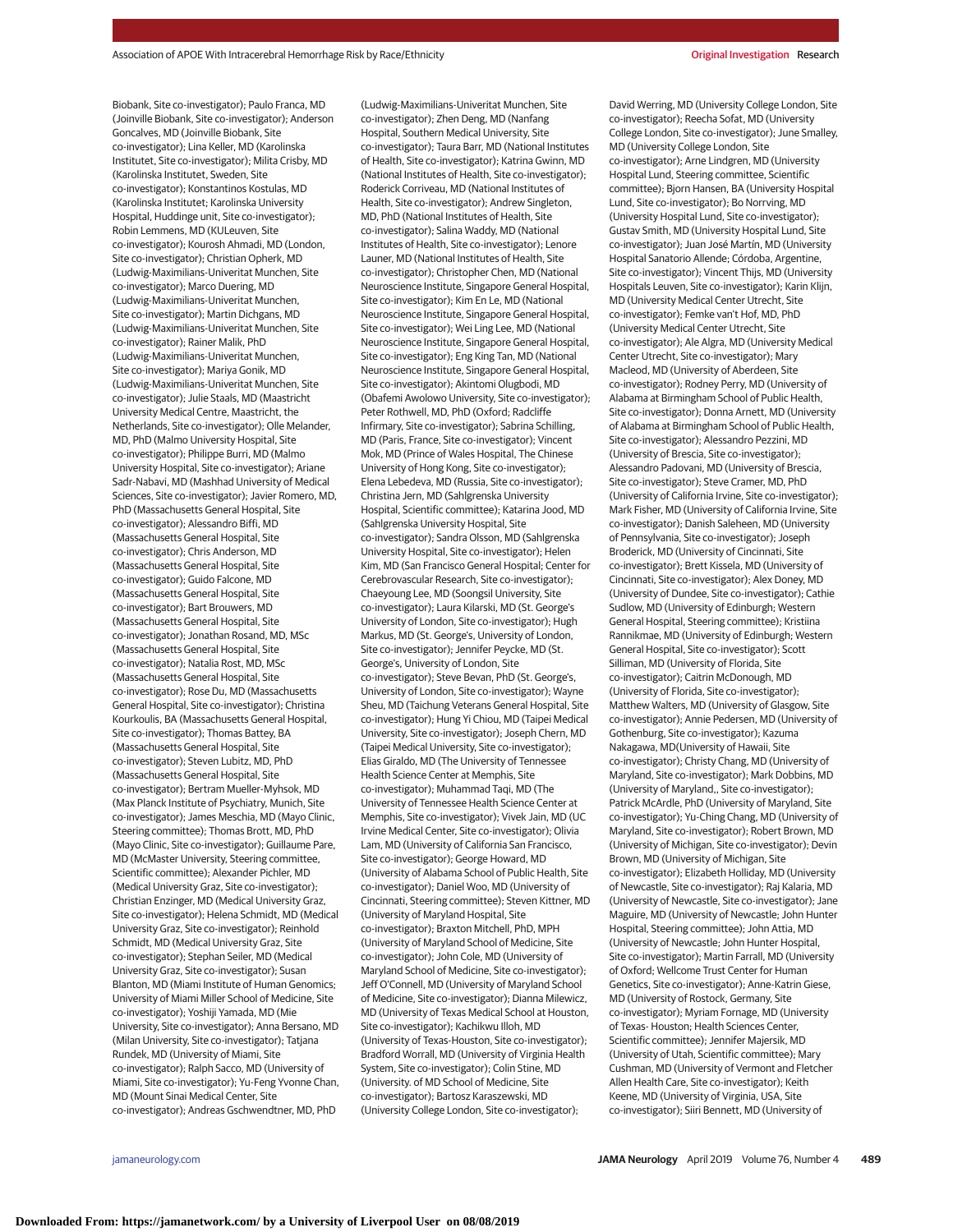Washington, Site co-investigator); David Tirschwell, MD, MSc (University of Washington, Site co-investigator); Bruce Psaty, MD (University of Washington, USA, Site co-investigator); Alex Reiner, MD (University of Washington, USA, Site co-investigator); Will Longstreth, MD (University of Washington; Harborview Medical Center, Site co-investigator); David Spence, MD (University of Western Ontario, Robarts Research Institute, Site co-investigator); Joan Montaner, MD (Vall d'Hebron Hospital, Site co-investigator); Israel Fernandez-Cadenas, MD (Vall d'Hebron Hospital, Steering committee); Carl Langefeld, MD (Wake Forest University, Site co-investigator); Cheryl Bushnell, MD (Wake Forest University Health Sciences, Site co-investigator); Laura Heitsch, MD (Washington University of St. Louis, Site co-investigator); Jin-Moo Lee, MD, PhD (Washington University of St. Louis, Site co-investigator); Kevin Sheth, MD (Yale New Haven Hospital, Yale School of Medicine, Site co-investigator).

**Meeting Presentation:** The results of this study were presented at the American Heart Association 2019 International Stroke Conference; February 6, 2019; Honolulu, Hawaii.

#### **REFERENCES**

**1**. An SJ, Kim TJ, Yoon B-W. Epidemiology, Risk Factors, and Clinical Features of Intracerebral Hemorrhage: An Update. J Stroke. 2017;19(1):3-10. doi[:10.5853/jos.2016.00864](https://dx.doi.org/10.5853/jos.2016.00864)

**2**. Krishnamurthi RV, Moran AE, Forouzanfar MH, et al; Global Burden of Diseases, Injuries, and Risk Factors 2010 Study Stroke Expert Group. The global burden of hemorrhagic stroke: a summary of findings from the GBD 2010 study. Glob Heart. 2014;9(1):101-106. doi[:10.1016/j.gheart.2014.01.003](https://dx.doi.org/10.1016/j.gheart.2014.01.003)

**3**. Qureshi AI, Giles WH, Croft JB. Racial differences in the incidence of intracerebral hemorrhage: effects of blood pressure and education. Neurology. 1999;52(8):1617-1621. doi[:10.1212/WNL.52.8.1617](https://dx.doi.org/10.1212/WNL.52.8.1617)

**4**. Broderick JP, Brott T, Tomsick T, Huster G, Miller R. The risk of subarachnoid and intracerebral hemorrhages in blacks as compared with whites. N Engl J Med. 1992;326(11):733-736. doi[:10.1056/](https://dx.doi.org/10.1056/NEJM199203123261103) [NEJM199203123261103](https://dx.doi.org/10.1056/NEJM199203123261103)

**5**. Labovitz DL, Halim A, Boden-Albala B, Hauser WA, Sacco RL. The incidence of deep and lobar intracerebral hemorrhage in whites, blacks, and Hispanics. Neurology. 2005;65(4):518-522. doi[:10.](https://dx.doi.org/10.1212/01.wnl.0000172915.71933.00) [1212/01.wnl.0000172915.71933.00](https://dx.doi.org/10.1212/01.wnl.0000172915.71933.00)

**6**. van Asch CJJ, Luitse MJA, Rinkel GJ, van der Tweel I, Algra A, Klijn CJM. Incidence, case fatality, and functional outcome of intracerebral haemorrhage over time, according to age, sex, and ethnic origin: a systematic review and meta-analysis. Lancet Neurol. 2010;9(2):167-176. doi[:10.1016/S1474-4422\(09\)70340-0](https://dx.doi.org/10.1016/S1474-4422(09)70340-0)

**7**. Giles T, Aranda JM Jr, Suh DC, et al. Ethnic/racial variations in blood pressure awareness, treatment, and control. J Clin Hypertens (Greenwich). 2007;9 (5):345-354. doi[:10.1111/j.1524-6175.2007.06432.x](https://dx.doi.org/10.1111/j.1524-6175.2007.06432.x)

**8**. Walsh KB, Woo D, Sekar P, et al. Untreated Hypertension: A Powerful Risk Factor for Lobar and Nonlobar Intracerebral Hemorrhage in Whites, Blacks, and Hispanics. Circulation. 2016;134(19): 1444-1452. doi[:10.1161/CIRCULATIONAHA.116.024073](https://dx.doi.org/10.1161/CIRCULATIONAHA.116.024073)

**9**. Sturgeon JD, Folsom AR, Longstreth WT Jr, Shahar E, Rosamond WD, Cushman M. Risk factors for intracerebral hemorrhage in a pooled prospective study. Stroke. 2007;38(10):2718-2725. doi[:10.1161/STROKEAHA.107.487090](https://dx.doi.org/10.1161/STROKEAHA.107.487090)

**10**. Carpenter AM, Singh IP, Gandhi CD, Prestigiacomo CJ. Genetic risk factors for spontaneous intracerebral haemorrhage. Nat Rev Neurol. 2016;12(1):40-49. doi[:10.1038/](https://dx.doi.org/10.1038/nrneurol.2015.226) [nrneurol.2015.226](https://dx.doi.org/10.1038/nrneurol.2015.226)

**11**. Reitz C, Mayeux R. Genetics of Alzheimer's disease in Caribbean Hispanic and African American populations. Biol Psychiatry. 2014;75(7):534-541. doi[:10.1016/j.biopsych.2013.06.003](https://dx.doi.org/10.1016/j.biopsych.2013.06.003)

**12**. Murrell JR, Price B, Lane KA, et al. Association of apolipoprotein E genotype and Alzheimer disease in African Americans. Arch Neurol. 2006;63 (3):431-434. doi[:10.1001/archneur.63.3.431](https://jama.jamanetwork.com/article.aspx?doi=10.1001/archneur.63.3.431&utm_campaign=articlePDF%26utm_medium=articlePDFlink%26utm_source=articlePDF%26utm_content=jamaneurol.2018.4519)

**13**. Michaelson DM. APOE ε4: the most prevalent yet understudied risk factor for Alzheimer's disease. Alzheimers Dement. 2014;10(6):861-868. doi[:10.](https://dx.doi.org/10.1016/j.jalz.2014.06.015) [1016/j.jalz.2014.06.015](https://dx.doi.org/10.1016/j.jalz.2014.06.015)

**14**. Taylor MR, Sun AY, Davis G, Fiuzat M, Liggett SB, Bristow MR. Race, common genetic variation, and therapeutic response disparities in heart failure.JACC Heart Fail. 2014;2(6):561-572. doi[:10.](https://dx.doi.org/10.1016/j.jchf.2014.06.010) [1016/j.jchf.2014.06.010](https://dx.doi.org/10.1016/j.jchf.2014.06.010)

**15**. Popejoy AB, Fullerton SM. Genomics is failing on diversity. Nature. 2016;538(7624):161-164. doi: [10.1038/538161a](https://dx.doi.org/10.1038/538161a)

**16**. Anderson CD, Nalls MA, Biffi A, et al. The effect of survival bias on case-control genetic association studies of highly lethal diseases. Circ Cardiovasc Genet. 2011;4(2):188-196. doi[:10.1161/CIRCGENETICS.](https://dx.doi.org/10.1161/CIRCGENETICS.110.957928) [110.957928](https://dx.doi.org/10.1161/CIRCGENETICS.110.957928)

**17**. Biffi A, Sonni A, Anderson CD, et al; International Stroke Genetics Consortium. Variants at APOE influence risk of deep and lobar intracerebral hemorrhage. Ann Neurol. 2010;68(6): 934-943. doi[:10.1002/ana.22134](https://dx.doi.org/10.1002/ana.22134)

**18**. Woo D, Sauerbeck LR, Kissela BM, et al. Genetic and environmental risk factors for intracerebral hemorrhage: preliminary results of a population-based study. Stroke. 2002;33(5):1190- 1195. doi[:10.1161/01.STR.0000014774.88027.22](https://dx.doi.org/10.1161/01.STR.0000014774.88027.22)

**19**. Woo D, Rosand J, Kidwell C, et al. The ethnic/racial variations of intracerebral hemorrhage (ERICH) study protocol. Stroke. 2013;44(10):e120 e125. doi[:10.1161/STROKEAHA.113.002332](https://dx.doi.org/10.1161/STROKEAHA.113.002332)

**20**. Gomis M, Ois A, Rodríguez-Campello A, et al. Outcome of intracerebral haemorrhage patients pre-treated with statins. Eur J Neurol. 2010;17(3): 443-448. doi[:10.1111/j.1468-1331.2009.02838.x](https://dx.doi.org/10.1111/j.1468-1331.2009.02838.x)

**21**. Domingues-Montanari S, Hernandez-Guillamon M, Fernandez-Cadenas I, et al; Stroke Project Cerebrovascular Diseases Study Group, Spanish Society of Neurology. ACE variants and risk of intracerebral hemorrhage recurrence in amyloid angiopathy. Neurobiol Aging. 2011;32(3):551.e13- 551.e22. doi[:10.1016/j.neurobiolaging.2010.01.019](https://dx.doi.org/10.1016/j.neurobiolaging.2010.01.019)

**22**. Pera J, Slowik A, Dziedzic T, Pulyk R, Wloch D, Szczudlik A. Glutathione peroxidase 1 C593T polymorphism is associated with lobar intracerebral hemorrhage. Cerebrovasc Dis. 2008;25(5):445-449. doi[:10.1159/000126918](https://dx.doi.org/10.1159/000126918)

**23**. Hallström B, Jönsson AC, Nerbrand C, Norrving B, Lindgren A. Stroke incidence and survival in the beginning of the 21st century in southern Sweden: comparisons with the late 20th century and projections into the future. Stroke. 2008;39(1): 10-15. doi[:10.1161/STROKEAHA.107.491779](https://dx.doi.org/10.1161/STROKEAHA.107.491779)

**24**. Deary IJ, Gow AJ, Pattie A, Starr JM. Cohort profile: the lothian birth cohorts of 1921 and 1936. Int J Epidemiol. 2012;41(6):1576-1584. doi[:10.1093/](https://dx.doi.org/10.1093/ije/dyr197) [ije/dyr197](https://dx.doi.org/10.1093/ije/dyr197)

**25**. Pezzini A, Grassi M, Iacoviello L, et al; Multicenter Study on Cerebral Haemorrhage in Italy (MUCH-Italy) Investigators. Serum cholesterol levels, HMG-CoA reductase inhibitors and the risk of intracerebral haemorrhage. J Neurol Neurosurg Psychiatry. 2016;87(9):924-929. doi[:10.1136/](https://dx.doi.org/10.1136/jnnp-2015-312736) [jnnp-2015-312736](https://dx.doi.org/10.1136/jnnp-2015-312736)

**26**. Woo D, Falcone GJ, Devan WJ, et al; International Stroke Genetics Consortium. Meta-analysis of genome-wide association studies identifies 1q22 as a susceptibility locus for intracerebral hemorrhage. Am J Hum Genet. 2014; 94(4):511-521. doi[:10.1016/j.ajhg.2014.02.012](https://dx.doi.org/10.1016/j.ajhg.2014.02.012)

**27**. Anderson CD, Falcone GJ, Phuah CL, et al; Global Lipids Genetics Consortium and International Stroke Genetics Consortium. Genetic variants in CETP increase risk of intracerebral hemorrhage. Ann Neurol. 2016;80(5):730-740. doi: [10.1002/ana.24780](https://dx.doi.org/10.1002/ana.24780)

**28**. Marini S, Morotti A, Ayres AM, et al. Sex differences in intracerebral hemorrhage expansion and mortality.J Neurol Sci. 2017;379:112-116. doi[:10.](https://dx.doi.org/10.1016/j.jns.2017.05.057) [1016/j.jns.2017.05.057](https://dx.doi.org/10.1016/j.jns.2017.05.057)

**29**. Woo D, Kissela BM, Khoury JC, et al. Hypercholesterolemia, HMG-CoA reductase inhibitors, and risk of intracerebral hemorrhage: a case-control study. Stroke. 2004;35(6):1360-1364. doi[:10.1161/01.STR.0000127786.16612.A4](https://dx.doi.org/10.1161/01.STR.0000127786.16612.A4)

**30**. Koch W, Ehrenhaft A, Griesser K, et al. TaqMan systems for genotyping of disease-related polymorphisms present in the gene encoding apolipoprotein F. Clin Chem Lab Med. 2002;40(11): 1123-1131. doi[:10.1515/cclm.2002.197](https://dx.doi.org/10.1515/cclm.2002.197)

**31**. Anderson CA, Pettersson FH, Clarke GM, Cardon LR, Morris AP, Zondervan KT. Data quality control in genetic case-control association studies. Nat Protoc. 2010;5(9):1564-1573. doi[:10.1038/](https://dx.doi.org/10.1038/nprot.2010.116) [nprot.2010.116](https://dx.doi.org/10.1038/nprot.2010.116)

**32**. Purcell S, Neale B, Todd-Brown K, et al. PLINK: a tool set for whole-genome association and population-based linkage analyses. Am J Hum Genet. 2007;81(3):559-575. doi[:10.1086/519795](https://dx.doi.org/10.1086/519795)

**33**. Biffi A, Anderson CD, Desikan RS, et al; Alzheimer's Disease Neuroimaging Initiative (ADNI). Genetic variation and neuroimaging measures in Alzheimer disease. Arch Neurol. 2010; 67(6):677-685. doi[:10.1001/archneurol.2010.108](https://jama.jamanetwork.com/article.aspx?doi=10.1001/archneurol.2010.108&utm_campaign=articlePDF%26utm_medium=articlePDFlink%26utm_source=articlePDF%26utm_content=jamaneurol.2018.4519)

**34**. Price AL, Patterson NJ, Plenge RM, Weinblatt ME, Shadick NA, Reich D. Principal components analysis corrects for stratification in genome-wide association studies. Nat Genet. 2006;38(8):904- 909. doi[:10.1038/ng1847](https://dx.doi.org/10.1038/ng1847)

**35**. Marini S, Lena UK, Crawford KM, et al. Comparison of Genetic and Self-Identified Ancestry in Modeling Intracerebral Hemorrhage Risk. Front Neurol. 2018;9:514. [https://www.frontiersin.org/](https://www.frontiersin.org/article/10.3389/fneur.2018.00514) [article/10.3389/fneur.2018.00514.](https://www.frontiersin.org/article/10.3389/fneur.2018.00514) doi[:10.3389/fneur.](https://dx.doi.org/10.3389/fneur.2018.00514) [2018.00514](https://dx.doi.org/10.3389/fneur.2018.00514)

**36**. Devan WJ, Falcone GJ, Anderson CD, et al; International Stroke Genetics Consortium. Heritability estimates identify a substantial genetic contribution to risk and outcome of intracerebral hemorrhage. Stroke. 2013;44(6):1578-1583. doi[:10.](https://dx.doi.org/10.1161/STROKEAHA.111.000089) [1161/STROKEAHA.111.000089](https://dx.doi.org/10.1161/STROKEAHA.111.000089)